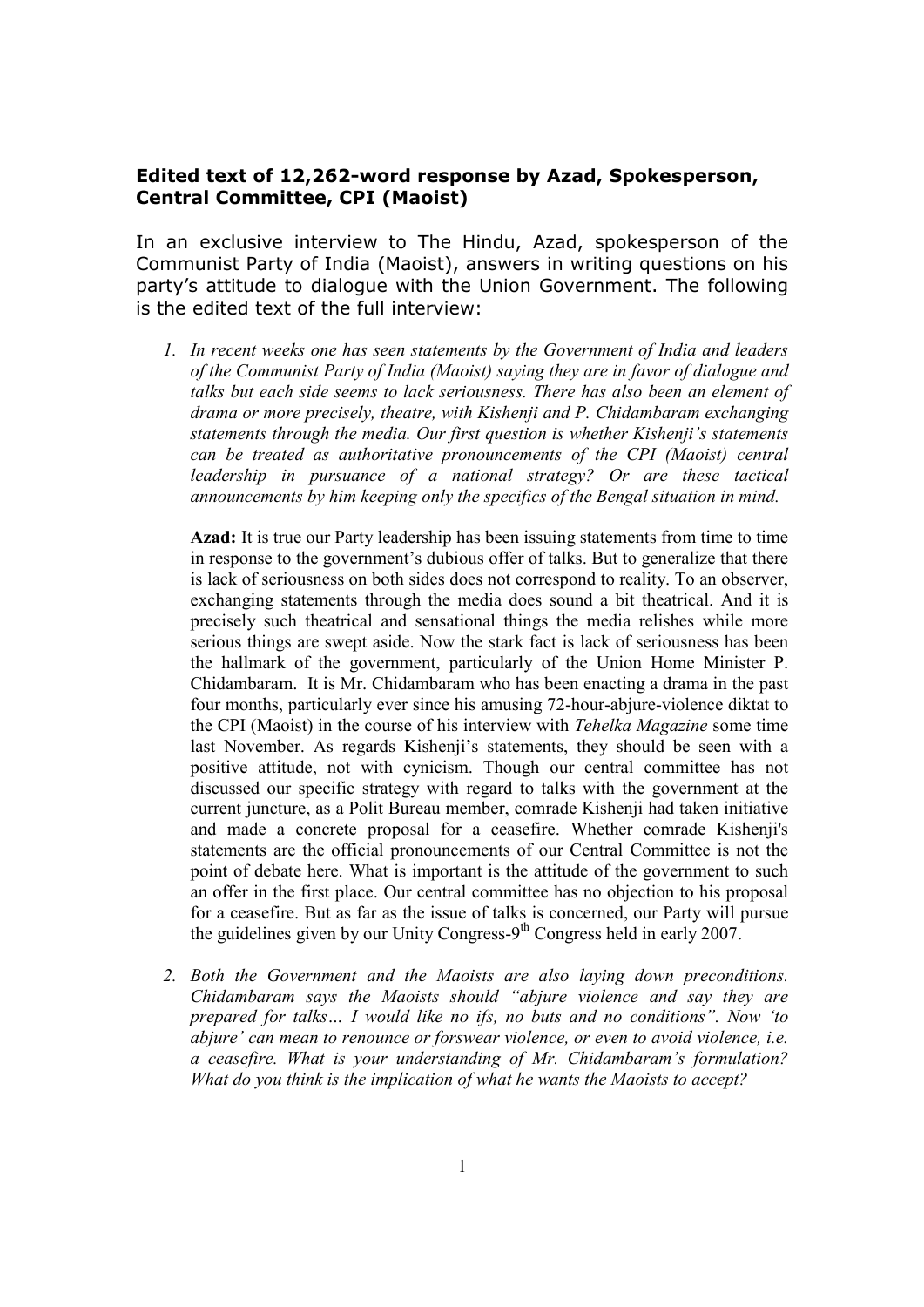**Azad:** It is a very pertinent question as no one knows exactly what Mr. Chidambaram wants to convey by his oft-repeated, yet incomprehensible, abjureviolence statement. Hence I can understand your confusion in interpreting Mr. Chidambaram's "abjure violence" statement. It is not just you alone but the entire media is left in a state of confusion. His own Party leaders are a confused lot. Some interpret Mr. Chidambaram's statement to mean that Maoists should lay down arms. Some say it means unilateral renunciation of violence by Maoists. Yet others say what this could mean is a cessation of hostilities by both sides without any conditions attached.

It is indeed very difficult to understand what Mr. Chidambaram wants to convey. This seems to be a characteristic trait of Mr. Chidambaram whether it be his pronouncements on Telangana, which are mildly described by the media as "flipflop" behaviour and interpreted by both pro and anti-Telanganites according to their own convenience; or on Operation Green Hunt which he describes as a "myth invented by the media" even as the entire political and police establishment, and the entire media, give out graphic descriptions of the huge mobilization of the security forces, and the successes achieved by Operation Green Hunt; or on MOUs signed by various MNCs and Indian Corporate houses with the governments of Chhattisgarh, Jharkhand, Orissa, West Bengal and others.

The Home Minister himself had displayed his split personality, not knowing what exactly he wants when he says Maoists should "abjure violence." To a layman what this proposal obviously implies is that the state too would automatically put a stop to its inhuman atrocities on the adivasis, Maoist revolutionaries and their sympathizers. But not so to our Home Minister!

When you ask us what our understanding of Mr. Chidambaram's formulation is, our answer is: we are very clear that the real intent behind his rhetoric is not a ceasefire between the government and the Maoists, like that with the NSCN, but an absurd demand for a unilateral renunciation of violence by the Maoists. Anyone with a bit of common sense would understand the unreasonableness of the Home Minister's demand.

It is not that our so-called political analysts and others who appear on TV channels or write articles in the print media lack this common sense. It is their vested interests that come in the way of questioning the Home Minister in a straightforward manner. Can they not put a simple question why the government cannot stop its brutalities on the people, adhere strictly to the Indian Constitution by putting an end to the police culture of fake encounters, abductions, rapes, tortures, destruction of property, foisting of false cases and such indescribable atrocities on the people and the Maoists? Chidambaram is cosy in studios and press conferences before English-speaking TV anchors and correspondents but can never answer the questions put by illiterate adivasis. That is the secret behind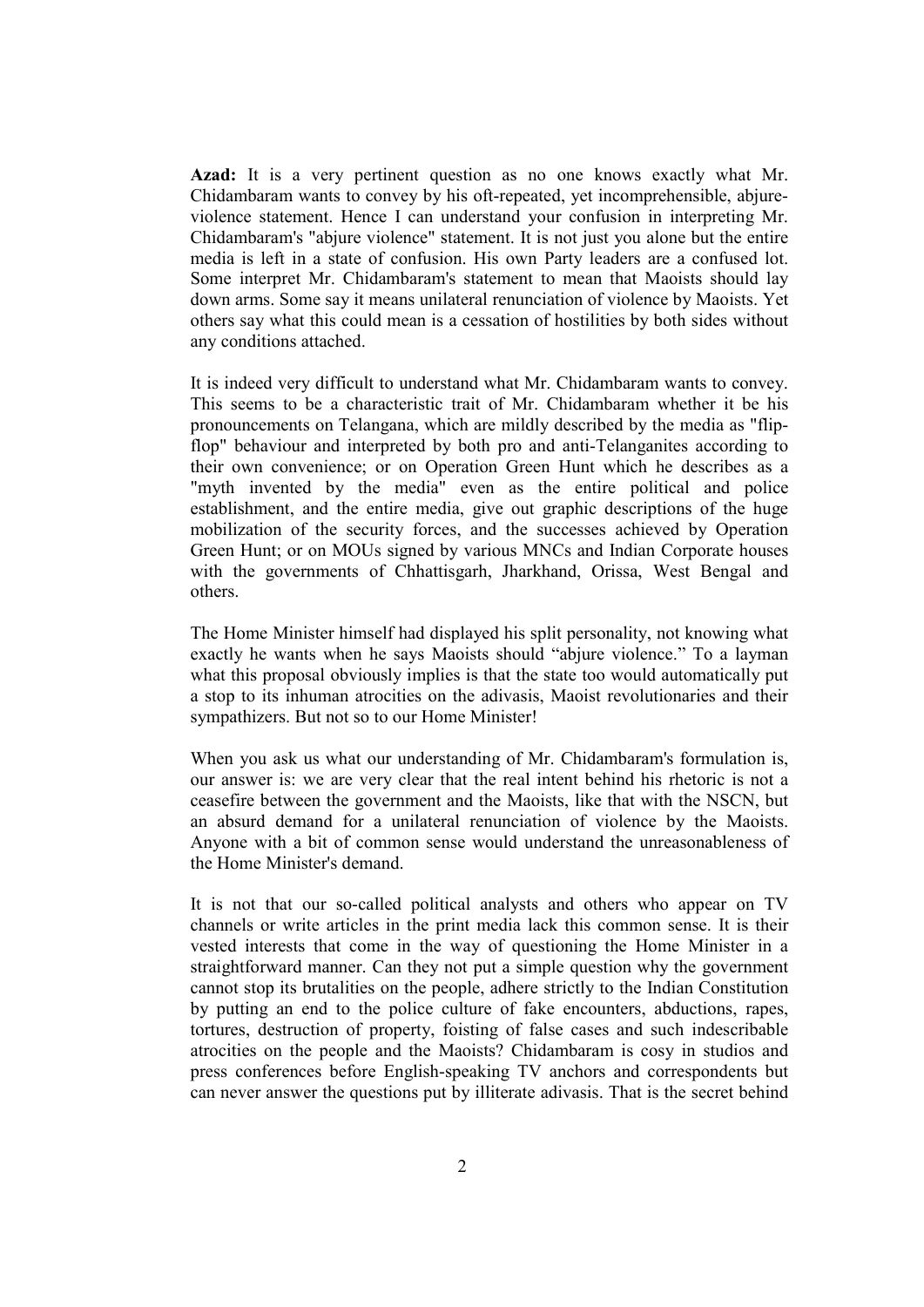his skipping the *Jan Sunwaayi* in Dantewada last December. For, drama and real life are entirely different.

The implication of what Mr. Chidambaram wants the Maoists to accept is crystalclear. He wants the Maoists to surrender. Or else [the state's] para-military juggernaut would crush the people and the Maoists under its wheels. It is total surrender, pure and simple. While repeating that he never wanted the Maoists to lay down arms – as if he had generously given a big concession – he comes up with an even more atrocious proposal: Maoists should abjure violence while his lawless forces continue their rampage creating more Gachampallis, Gompads, Singanamadugus, Palachelimas, Dogpadus, Palods, Tetemadugus, Takilodus, Ongaras, and so on. Not a word does he utter even as scores of inhuman atrocities by his forces are brought to light by magazines like *Tehelka*, *Outlook,* a host of websites*,* and, to an extent, some papers like yours. What is it if not sheer hypocrisy on the part of the Home Minister to ask Maoists to abjure violence while his paramilitary forces indulge in crimes every day, every hour, in gross violation of the very Constitution by which he swears?

*3. The Maoists also have their preconditions for talks. In his recent interview to Jan Myrdal and Gautam Navlakha, Ganapathy made the following formulation on the issue of talks: "To put concisely the main demands that the party has placed in front of the government [of India] for any kind of talks are 1. All-out war has to be withdrawn; 2. For any kind of democratic work, the ban on the Party and Mass Organizations have to be lifted; 3. Illegal detention and torture of comrades had to be stopped and they be immediately released. If these demands are met, then the same leaders who are released from jails would lead and represent the Party in the talks."* 

*My question is whether these are realistic preconditions. For example, the "all out war" can be suspended first before it is "withdrawn," i.e. a ceasefire, so why insist on its withdrawal at the outset? Are you asking for a ceasefire or something more than that?* 

*Secondly, you want the ban on the Party and its mass organizations lifted and prisoners released. Usually in negotiations of this kind around the world between governments and insurgent groups, the lifting of a ban is one of the objects of talks rather than a precondition and the release of political prisoners an intermediate step. Is the Maoist party not putting the cart before the horse, making demands that the government may be unlikely to accept as a starting point, rather than positing the same as one of the end points of the proposed dialogue?* 

**Azad:** I concur with the logic of your arguments. It is logically a valid argument that such demands could be resolved in the course of actual talks and not as a precondition for talks. But you must also understand the spirit of what comrade Ganapathi has said in his interview given to Mr. Jan Myrdal and Gautam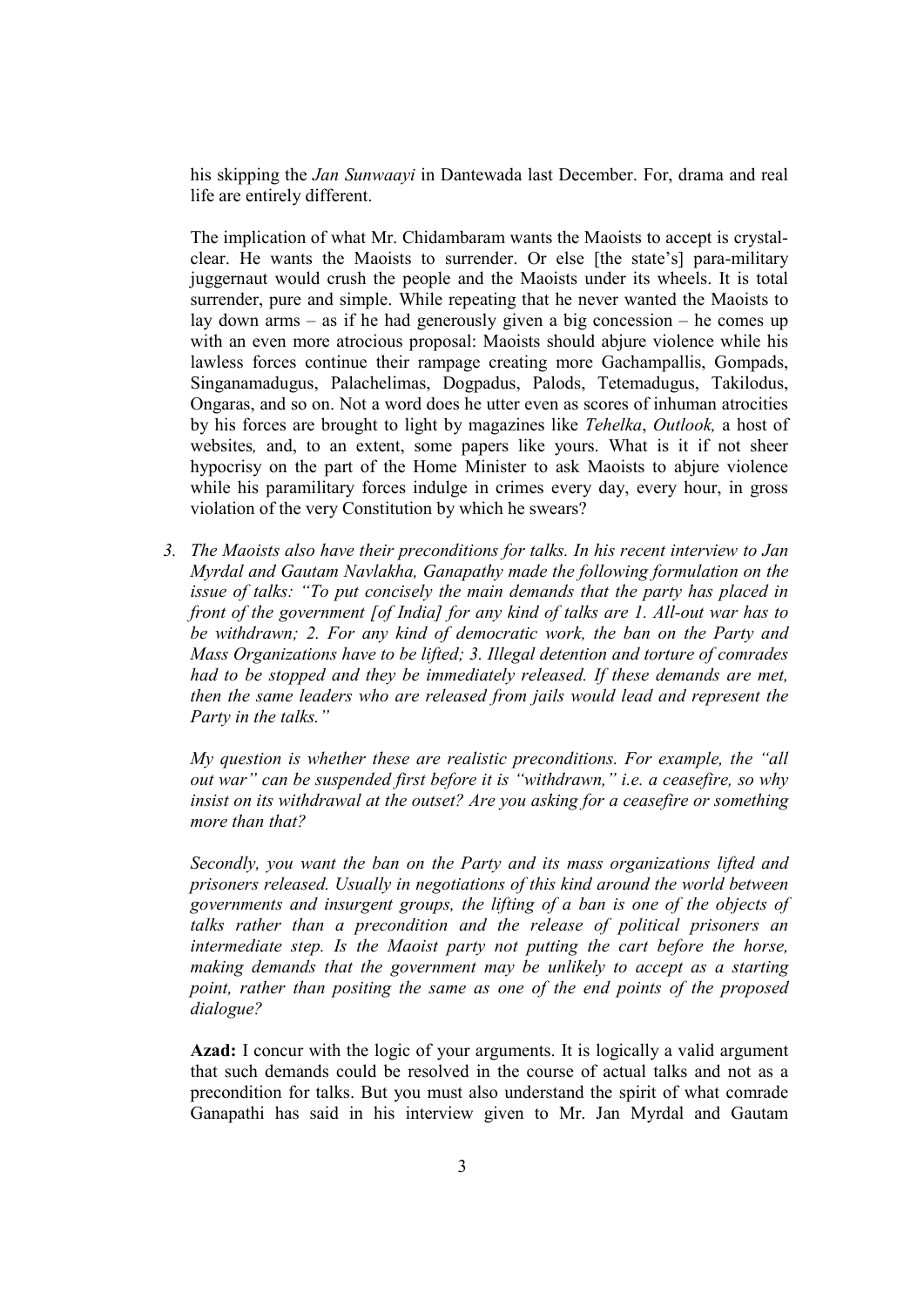Navlakha. Some clarification is required here. I will try to clarify what comrade Ganapathi has said.

Firstly what he meant when he said the government should withdraw its all-out war is nothing but a suspension of its war, or in other words, mutual ceasefire. Let there be no confusion in this regard. What Chidambaram wants is unilateral ceasefire by Maoists while the state continues its brutal campaign of terror. On the contrary, what the CPI (Maoist) wants is a cessation of hostilities by both sides simultaneously. This is the meaning of the first point. A ceasefire by both sides cannot be called a precondition. It is but an expression of the willingness on the part of both sides engaged in war to create a conducive atmosphere for going to the next step of talks.

Secondly, if peaceful legal work has to be done by Maoists as desired by several organizations and members of civil society, then lifting of ban becomes a prerequisite. Without lifting the ban on the party and mass organizations how can we organize legal struggles, meetings etc in our name? If we do so, will these not be dubbed as illegal as they are led by a banned Party? According to us, the ban itself is an authoritarian, undemocratic, and fascist act. Hence the demand for the lifting of the ban is a legitimate demand, and, if fulfilled, will go a long way in promoting open democratic forms of struggles and creating a conducive atmosphere for a dialogue.

Thirdly, what comrade Ganapathi had asked for is that the government should adhere to the Indian Constitution and put an end to the illegal murders in the name of encounters, tortures and arrests. We must include the term 'murders' which is missing in the third point. There is nothing wrong or unreasonable in asking the government to stick to its own constitution. As regards the release of political prisoners this could be an intermediate step as far as the nature of the demand is concerned. However, to hold talks it is necessary for the government to release some leaders. Or else, there would be none to talk to since the entire Party is illegal. We cannot bring any of our leaders overground for the purpose of talks.

*4. Would the Maoists be prepared to establish their bona fides on the question of talks by announcing a unilateral ceasefire or, perhaps the non-initiation of combat operations (0ICO) after a particular date so as to facilitate the process of dialogue?* 

**Azad:** It is quite strange to see intellectuals like you asking the Maoists to declare a unilateral ceasefire when the heavily armed Indian state is carrying out its brutal armed offensive and counter-revolutionary war. How would unilateral announcement of ceasefire or NICO after a particular date establish the bona-fides of our Party on the question of talks? What purpose would such an act serve? It is incomprehensible to me why we are asked to "display this generosity" towards an enemy who has the least concern for the welfare of the people and derives vicarious pleasure in cold-blooded murders, rapes, abductions, tortures and every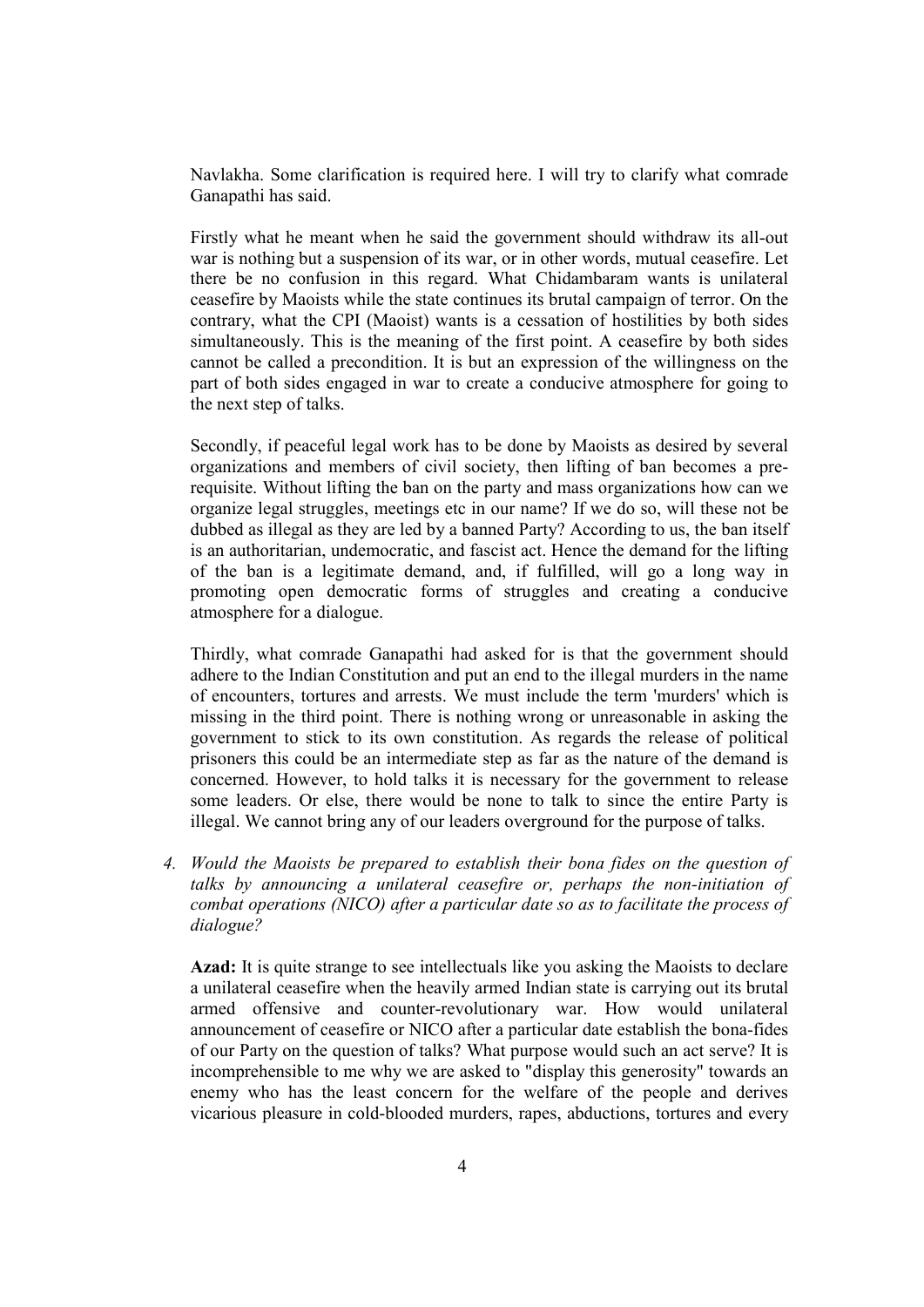kind of atrocity one could ever imagine. And how would this "generous Gandhian act" on our part facilitate the process of dialogue with the megalomaniacs in the Home Ministry who do not spare even non-violent Gandhian social activists working in Dantewada and other places?

*5. What do the Maoists hope to achieve with talks? Are you only looking to buy time and regroup yourselves – which is what the government said the CPI (Maoist) did during the aborted dialogue in Andhra Pradesh? Or is it part of a more general re-evaluation of the political strategy of the party, one which may see it emerge as an overground political formation, engaged in open, legal activities and struggles, and perhaps even entering the electoral fray directly or indirectly at various levels in the kind of 'multiparty competition' that Prachanda says is necessary for the communist movement? When you say you want the government to lift its ban on the party, are you also undertaking not to indulge in methods of struggle (eg. armed struggle) which led to the imposition of the ban in the first place? There are other Maoist and revolutionary communist parties across India that is mobilizing workers and peasants through mass politics. They have not been banned. Why does the CPI (Maoist) not believe those are legitimate forms of struggle? In Kashmir, the Hurriyat conference stands for the self-determination of J&K and seeks to mobilize people for this but the Indian state, which may use violence and repression and excessive force against people who peacefully protest, has not banned the Hurriyat. Does this not indicate that there is some space in the system for the Maoists to press their demands through peaceful political means?* 

**Azad:** Your question, or rather, a whole set of questions, requires a detailed answer. I am afraid it will take much space but I will try to be as brief as possible. Before I proceed, let me clarify at the very outset that the proposal of talks is neither a ploy to buy time or regroup ourselves, nor is it a part of the general reevaluation of the political strategy of the party that could lead to its coming overground, entering the electoral fray, and multi-party competition as in Nepal. Our CC had already dealt in detail with the question of multi-party competition in our Open Letter to the UCPN (M) and various articles and interviews by our Party leaders. So I will not go into it again here.

Now let me take up each of the points that you had raised.

First, you asked me what we want to achieve with talks. My one sentence answer is: we want to achieve whatever is possible for the betterment of people's lives without compromising on our political programme of new democratic revolution and strategy of protracted people's war. People have a right to enjoy whatever is guaranteed under the Indian Constitution, however nominal and limited these provisions are. And the government is duty-bound to implement the provisions of the Constitution. We hope the talks would raise the overall consciousness of the oppressed people about their fundamental rights and rally them to fight for their rights. Talks will also expose government's hypocrisy, duplicity, and its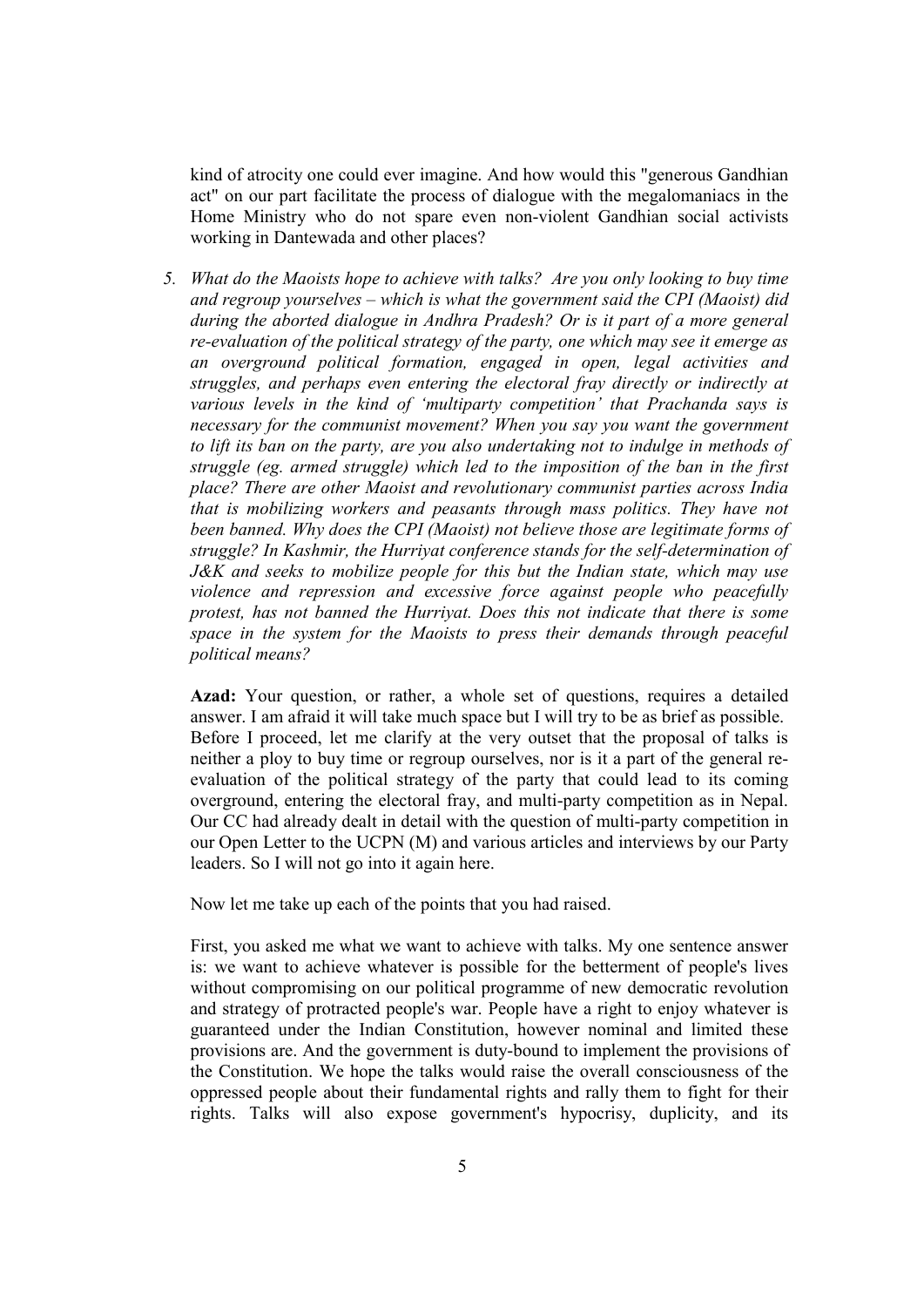authoritarian and extra-constitutional rule that violates whatever is guaranteed by the Constitution. So talks would help in exposing the government's callous attitude to the people and may help in bringing about reforms, however limited they may be.

Another important reason is: talks will give some respite to the people who are oppressed and suppressed under the fascist jack-boots of the Indian state and state-sponsored terrorist organizations like the Salwa Judum, Maa Danteswari Swabhiman Manch, Sendra, Nagarik Suraksha Samiti, Shanti Sena, Harmad Bahini, and so on. Those who sit in studios and insulated rooms, and make their expert analyses about how Maoists want to buy time or utilize the respite to regroup themselves, can never understand the ABC of revolution or the ground situation. This is actually not an argument at all. If the Maoists try to utilize the situation, so would the police and the government. Wouldn't they? They created an extensive network of police informers during the six-month period of ceasefire in Andhra Pradesh in 2004. The intelligence hawks attended every open meeting and activity of the Maoists, took videos of people, and could easily target them after the clamp-down. Maoists had definitely increased their recruitment but so did the enemy. It doesn't need much of a common sense to understand that both sides will utilize a situation of ceasefire to strengthen their respective sides. Then could this be called an argument at all? These cynics, or, I would rather call them, war-hungry hawks, itch for a brutal suppression of the Maoists and the people they directly lead, even if it means genocide. They do not care if in the process thousands of police and paramilitary personnel too perish for they are nothing but cannon-fodder in the eyes of these gentlemen.

So let me make it crystal-clear: the proposal of talks is meant neither to buy time nor to regroup ourselves but to give some respite for the people at large who are living under constant state terror and immense suffering. How many of our countrymen know that three lakh adivasis were driven away from their homes, that half the adivasi population in our country is already living under conditions of chronic famine and even the rest of the population is now pushed into famine condition? And why? Because of the insatiable greed of the corporate sharks that is fuelling Chidambram-Raman Singh's war in Chhattisgarh, Chidambaram-Naveen Patnaik's war in Orissa, Chidambaram-Buddhadeb's war in West Bengal, Chidambaram-Shibu Soren's war in Jharkhand, and so on. Whoever has the minimum concern for the well-being of the masses, no matter what his/her ideology is, would naturally think of how to save them from being decimated. But those who have nothing but sheer contempt for the poor and helpless people and only think of how to maximize the profits of a tiny parasitic class, put forth weird and cynical arguments deliberately to confuse the people. They depict the Maoists as terrorists, create a fear psychosis in the middle and upper classes that the Maoists would soon come to your cities and disturb your supposedly secure lives; that they would seize power by the middle of this century, and what not. By such hysteria whipped up by the rulers through the various means at their disposal, they justify the brutal war on the people and make the massive displacement, mayhem,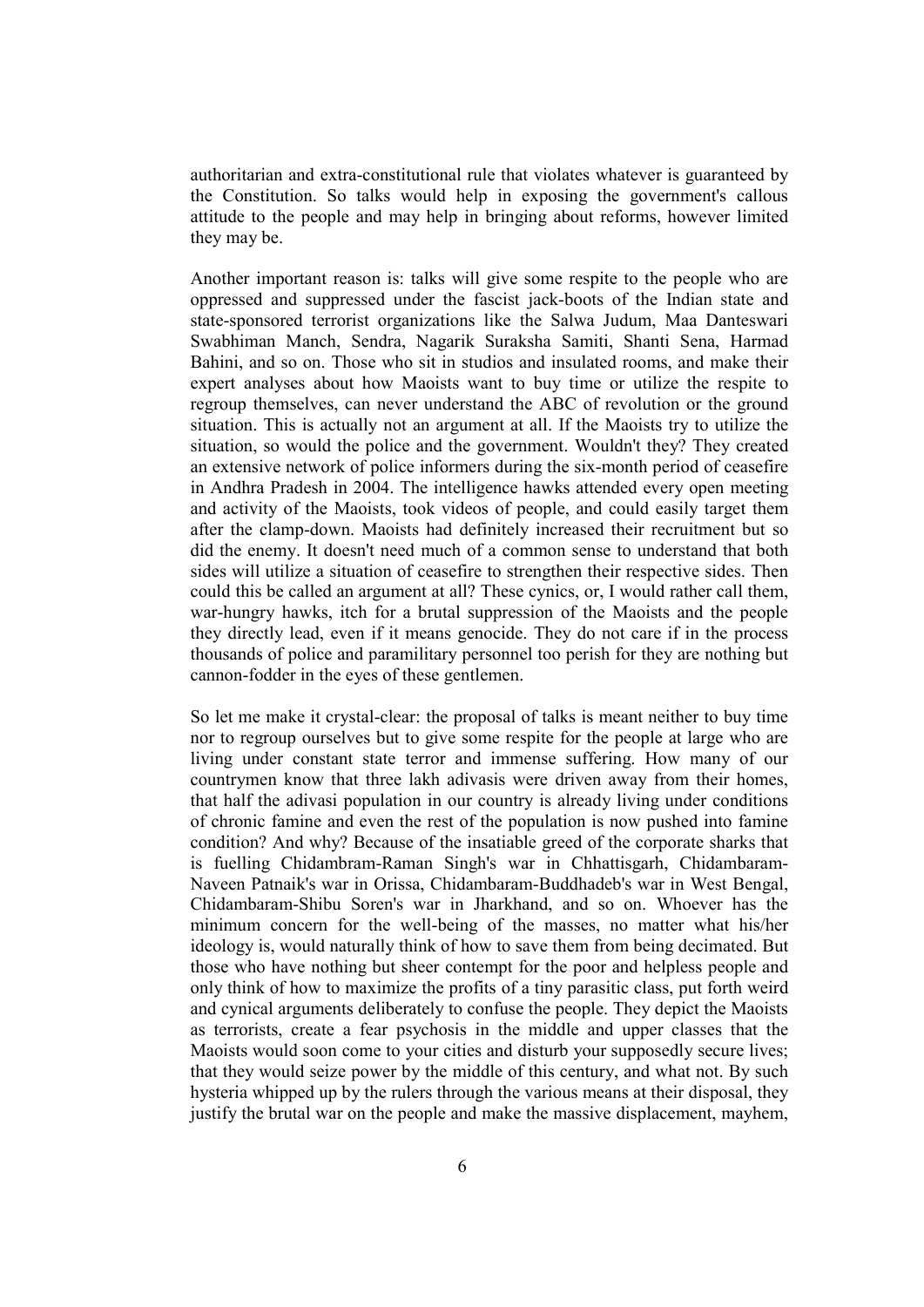massacres, rapes and atrocities appear like collateral damage in the larger noble objective of achieving peace, progress and prosperity for all.

## **Question of re-evaluation of political strategy of CPI (Maoist), demand for lifting of ban, and the issue of legitimacy of open, legal forms of struggle**

There are a lot of questions related to the above and I feel this needs some detailed explanation keeping in mind several misconceptions doing the rounds. Firstly you are wrong in assuming that it is the forms of struggle (armed struggle) pursued by the CPI (Maoist) that had "led to the imposition of the ban in the first place." On the contrary, it is the other way round. It is the imposition of the ban that had led the Party and mass organisations to take up arms in the first place. People are easily misled to believe that it is the violence of the Maoists that had compelled the government to impose the ban. This is a classic example of how a white lie can be dressed up and presented as the truth by endless repetition. If you have even a cursory glance at the history of the revolutionary movement in our country you will find that the forms of struggle adopted by the Maoist revolutionaries from time to time basically corresponded to the forms of suppression pursued by the rulers.

A stark example of the transformation of a peaceful mass movement into a violent armed struggle is right in front of our eyes. Lalgarh's peaceful mass movement with simple demands for an apology from the police officials and an end to brutal police repression had transformed into a revolutionary armed struggle due to the brutal suppression campaign unleashed by the state and state-sponsored terrorists like the Harmad Bahini. So was the case of the movement in Kashmir and various states of North East. Even in Naxalbari in 1967, the first shots were fired on unarmed women and children by the police. The people retaliated in their own manner and the party took birth and evolved a correct political line for the Indian revolution. In Srikakulam, Koranna, and Manganna were the first martyrs and these murders transformed the movement into an armed struggle. Even during the first great armed mass uprising of Telangana during the late 1940s, the spark was first lit when the cruel feudal lords murdered Doddi Komaraiah.

If you take the case of the transformation of the movement led by the erstwhile CPI (ML)[PW] or MCCI or the present CPI (Maoist), you will find the same pattern. The revolutionaries go to the oppressed, make them conscious of their inherent strength and the reasons for their misery, make them aware of their fundamental rights, organize and unite them, mobilise them into peaceful forms of protest and struggle. Then the state enters with its baton in defence of the class of big landlords, contractors, industrialists, land mafia and other powerful forces that control the state and economy. Everywhere, the peaceful struggles are crushed brutally, entire areas are declared disturbed, fake encounters, abductions, disappearances, rapes, burning down villages, and untold atrocities become the order of the day.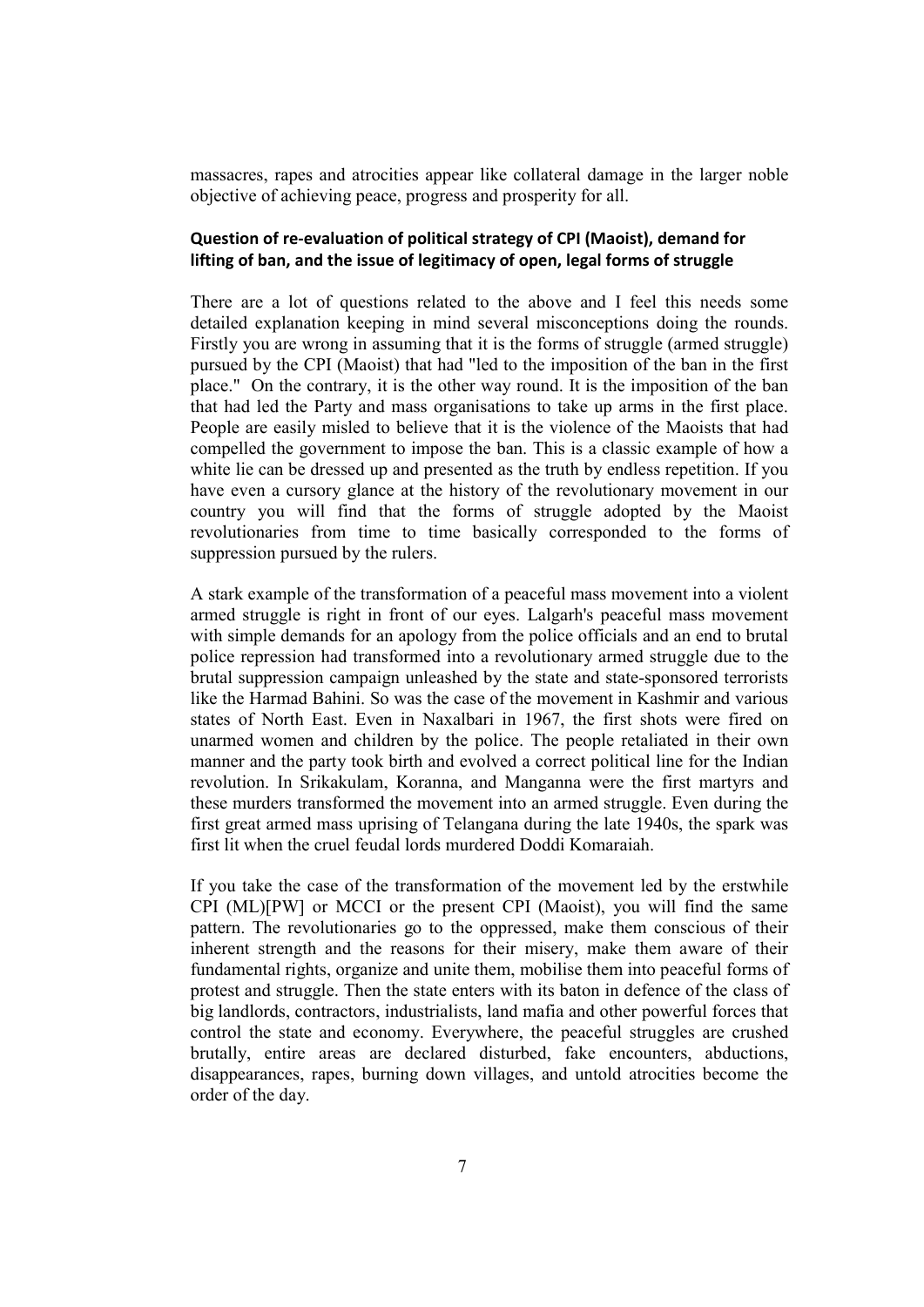The Indian Constitution is consigned to the dustbin by the rulers and is not even worth the paper it is written on. At that point of time any revolutionary party has to quickly switch to non-peaceful and armed forms of struggle if it is really serious about transforming the lives of the people and the oppressive conditions in the country. The alternative is to surrender the revolutionary aims, make adjustments with the system and sail with other parliamentary parties albeit with some revolutionary rhetoric for a while. This, however, will not work for long as people cannot distinguish between the bourgeois-feudal parties and the ML party that had turned into a new parliamentary party. When people are fighting a do-ordie battle you cannot turn your tail but will have to provide them with new appropriate forms of struggle and forms of organization. And this is what our Party had done right from the days of Jagtyal Jaitra Yatra.

What shook the rulers at that time and compelled them to declare Jagtyala and Sircilla tauks in Karimnagar district of North Telangana as disturbed areas in 1978 was not the armed struggle of the Maoists (which had suffered a complete setback after the setback in Naxalbari, Srikakulam and elsewhere by 1972 itself) but the powerful anti-feudal militant mass struggle that upset the hitherto established feudal order in the countryside. And one of the main forms of struggle at that time was social boycott of the feudal lords and their henchmen, which witnessed the unity of over 95 per cent of the people in most villages. Social boycott had disturbed the peace and tranquility of the feudal barons who functioned like a state within a state. From then on, undeclared ban has been in vogue in parts of North Telangana until 1985 when it encompassed the entire state. CRPF was deployed for the first time to suppress the peaceful mass struggles that broke out against liquor. I remember how the mainstream media like the *Indian Express* published stories of policemen selling arrack at the police stations and forcing people to consume liquor in order to foil the anti-liquor agitation of the revolutionaries.

We find the same story in the urban areas too. The Singareni colliery workers organised themselves into a trade union called Singareni Workers' Federation (SIKASA) in 1981 but it was unofficially banned within three years. An undeclared ban was imposed on the students and youth organisations, women's organizations, workers' organizations, cultural organizations and every form of peaceful, democratic protest was brutally suppressed. One must see the development of armed struggle in the background of the strangulation of even the limited democratic space available in the present semi-colonial semi-feudal set up, and the brutal suppression of the movement by unleashing the lethal instruments of the state.

To cut a long story short, it is not the forms of struggle and forms of organization adopted by a party that had led to imposition of ban but the very ban (whether declared or undeclared) on every type of open, legal activity including peaceful public meetings that had compelled the revolutionaries to adopt non-peaceful and armed forms of struggle and underground forms of organization. Our Party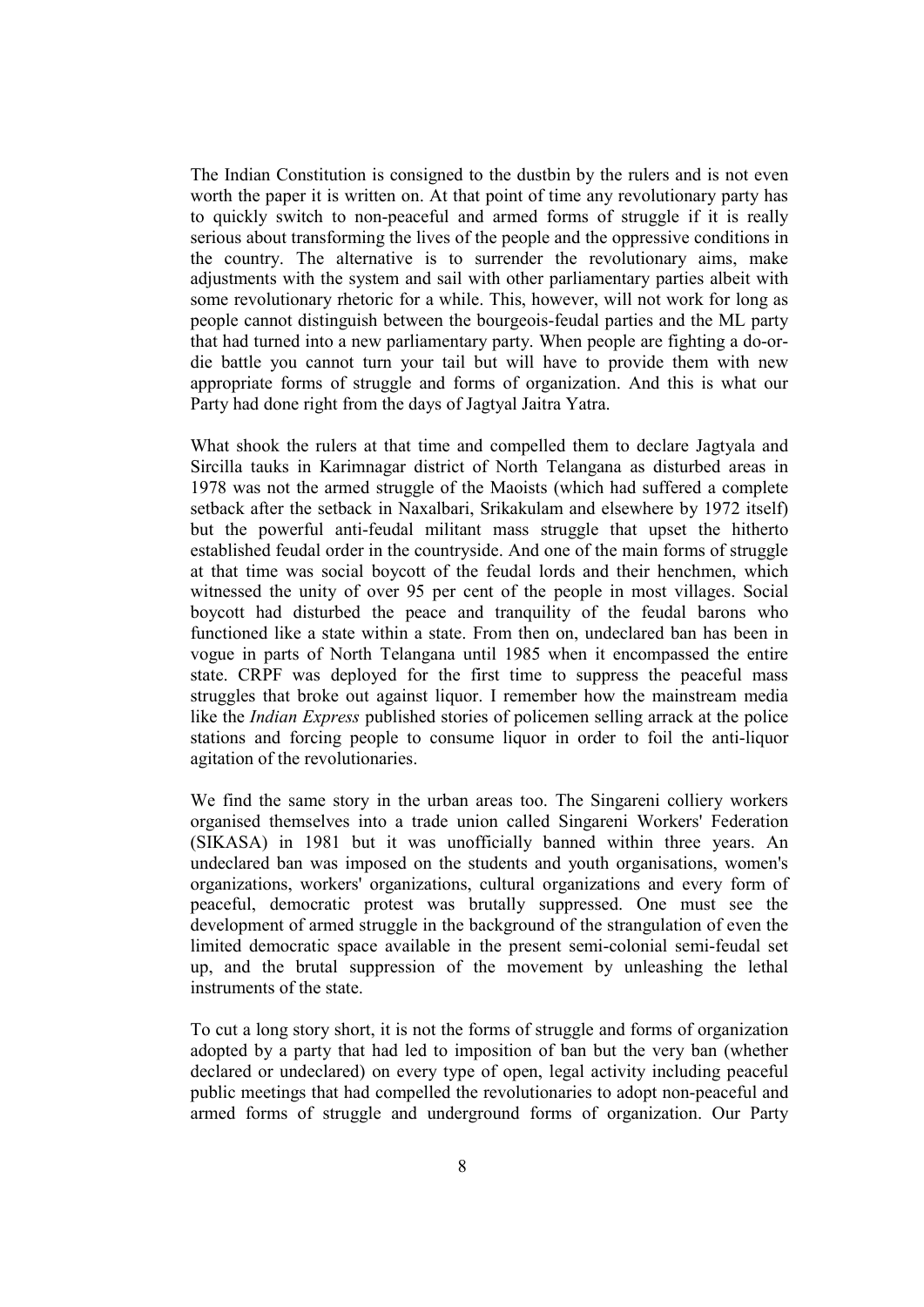appeals to all independent observers and unbiased media personnel to look at this phenomenon historically and analyse this with an open mind. You will realize that what I have said is hundred per cent correct. We are prepared to enter into a debate with anyone on the course of development of the revolutionary movement led by our Party in our country and how, why, and when, armed form of struggle had to be adopted by the party.

Revolutionaries never mince words. There is no need to. We believe that ultimately people have to take up armed struggle to seize power. But this does not mean we take up armed struggle at the cost of all other forms of struggle and thereby invite the state to unleash its brute force on the people. On the contrary, it is only when all other forms of struggle fail to achieve the objective, when these are crushed under the iron heels of the state that we resort to non-peaceful and armed forms of struggle. It is very important to understand this as it has become a common practice for some so-called political analysts and representatives of the ruling classes to charge the Maoists as responsible for all the violence since their very ideology talks of armed struggle. Hence, they conclude, there is no use of talks with the Maoists. These simpletons resort to the method of simple reductionism: Maoists believe in violence and armed struggle to overthrow the state; hence they indulge in endless violence; there is no use of talking to people whose very ideology is rooted in violence; and hence there is no other way than to crush the Maoists with all the means at the disposal of the state. Such goes their argument. I will deal with this later on.

I didn't quite understand what you meant when you said referring to other open Maoist and revolutionary communist parties across India that are mobilizing workers and peasants through mass politics: "Why does the CPI (Maoist) not believe those are legitimate forms of struggle?", you ask. Who has said we do not believe these are legitimate forms of struggle? We consider all forms of struggle as legitimate, right from social boycott as we had practiced in Jagtyala, hungerstrikes as our comrades in various prisons are frequently taking up besides other places, and various militant demonstrations. Armed struggle is also a form of struggle and assumes importance depending on the tactical moves by the enemy. While all forms of struggle are legitimate in our eyes, some so-called revolutionaries, veterans of yesteryears, surprisingly exclude armed struggle from the forms of struggle and lay one-sided emphasis on peaceful forms of struggle. They can well join the Gandhian organisations and fight for some reforms instead of calling themselves as part of the ML stream or as Maoists aiming for the revolutionary transformation of society. For some of them, ML ideology or label is only a fashion. They do not wish to bring about the revolutionary transformation of the society and state but only a few cosmetic reforms.

The question of imposing or not imposing a ban on a certain party or organization depends on several factors. It would be too simplistic to conclude that just because a Party believes in armed struggle and indulges in acts of violence it is being banned while those who pursue open, legal forms of struggle are allowed to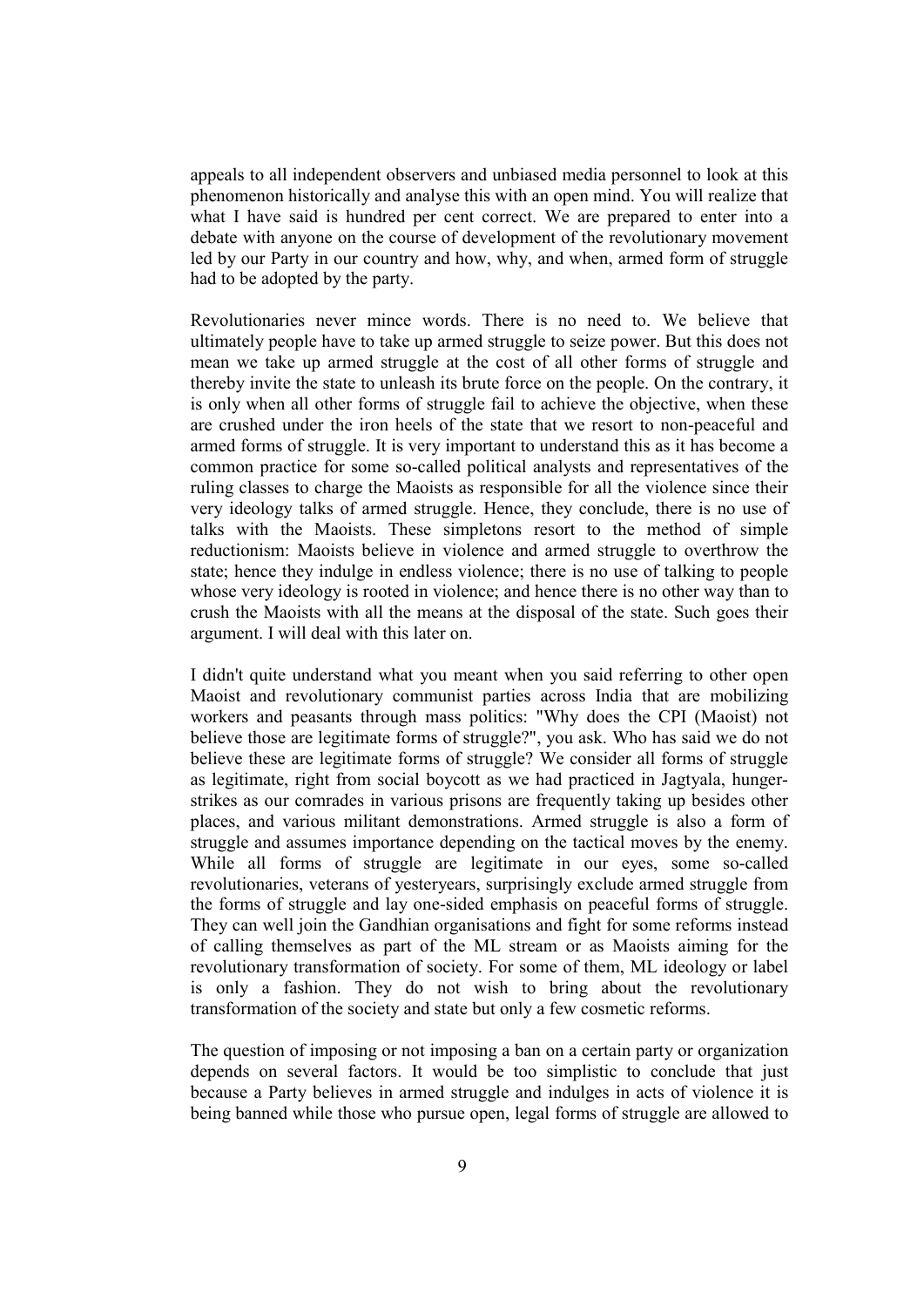function freely. During the Emergency, as we all know, both the revolutionary Left as well as the reactionary Right parties were banned. Even at the height of sectarian violence indulged in by the Hindu fascist gangs, they are allowed a field day. They carry arms, display them openly, threaten the religious minorities with genocide, indulge in violence against the Muslims and Christians, and yet are deemed as legitimate organizations since they are part of the ruling classes and their integral culture of violence.

The acts of destruction in the violence that was organized in a planned manner [in Andhra Pradesh] by a faction of the Congress in one day far surpassed the socalled violent acts carried out by Maoists in an entire year! Yet our Union Home Ministry issues advertisements against Maoist violence while keeping mum about the mayhem and arson by his own Congress party hooligans. Thus the question of how you look at violence is coloured with a class bias. The violence by the ruling class parties is considered legitimate while those by the oppressed masses and their organizations are dangerous and a threat to the security of the rulers. This has been true right from the time of Charvakas.

*6. If the government believes the Maoists "misused" the Andhra talks, your party believes the dialogue there was abused by the authorities to identify and then target your leaders. How, then, do you hope to deal with the risks of once again entering into a dialogue with the Indian state?* 

**Azad:** The talks we held with the Congress regime in AP provided us with important lessons. And these lessons would guide us in any future talks with the governments of the exploiting classes. It would be too simplistic to conclude that the police could identify and target the leaders by utilizing the talks interregnum. They used it to some extent just as we used it to take our politics widely among the people in the State and outside. The setback we had suffered in most parts of AP is not a fall-out of talks but due to several inherent weaknesses of our Party in AP and our failure to adopt appropriate tactics to confront enemy's tactics. This is an entirely different subject and can be dealt at some other time.

What is of relevance here is that the talks in AP have given us a rich experience and important lessons. If at all a situation for talks arises once again—which we do not foresee in the near future given the inexorable compulsions on the government from the corporate sharks for total control of the mineral-rich region—we can instruct our leadership in various prisons to take the responsibility. Our General Secretary had explained this in the course of his interview with Mr. Jan Myrdal and Mr. Gautam Navlakha. The mistakes committed in AP during talks with the government will not be repeated.

*7. There is a contradiction between the recent offer for talks made by Kishenji and the spate of violence and killing by the Maoists which has followed that. The Home Ministry has compiled a list of such incidents and circulated it to the media (see Annex). No doubt there has been no letup in the government offensive during*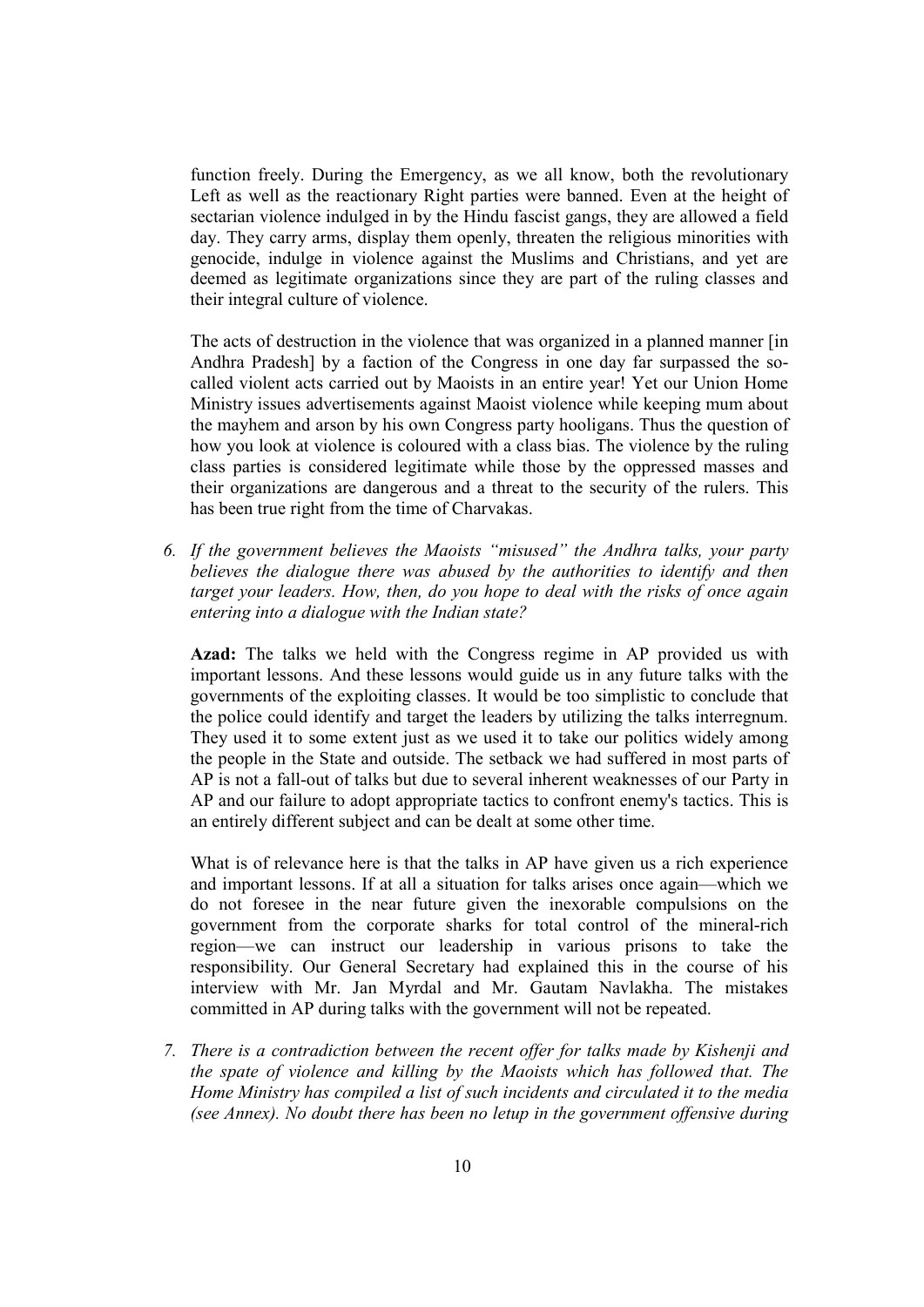*this period and you could produce your own counter-list but many of these attacks by the Maoists do not appear to be 'defensive' but 'offensive'. Can the offer of talks go hand in hand with the intensification of offensive Maoist military activities?* 

**Azad:** This is not as complicated as it is made out to be. The crux of the matter is: no ceasefire has been declared either by the Maoists or by the government. The Maoists had made an offer of talks which was immediately dismissed by the government as a joke and spurned by Chidambaram himself who wants nothing short of total surrender, whatever be the language he uses. When the government is not serious about a ceasefire and dialogue, and is placing a condition that Maoists should abjure violence without spelling out whether it will reciprocate with a simultaneous declaration of ceasefire, then what is the use of grumbling about acts of violence by Maoists? The acts of violence by both sides will cease from the day a ceasefire is declared.

Now I am not going into the innumerable atrocities by the police forces and the paramilitary gangs sent by [the state]. There has been a wide coverage in magazines like *Tehelka, Outlook* and our own *Maoist Information Bulletins.* The statements and fact-finding committee reports by various organizations and Gandhians like Himanshu Kumar clearly show how savage the state has become.

Equally atrocious is the list compiled by the Union Home Ministry regarding the violent acts by Maoists to justify its rejection of the Maoist offer. The annexure appended to your questionnaire speaks volumes about the duplicity and lies spread by the war-mongering hawks in the Home Ministry as part of their psywar. This is meant to lend an element of legitimacy to their rejection of the ceasefire offer by Maoists and also to their war waged for nipping in the bud the alternative organs of people's power, the alternative development models, and for grabbing the resources in the mineral-rich region for the benefit of the class of tiny parasitic corporate elite they represent. I will not go into all the incidents listed therein.

The very first "heinous act of violence" cited by the Union Home Ministry in its annexure circulated to the media to manufacture consent for its dirty war, goes like this: "In West Bengal (February 22, 2010) –attack on a State Police-CRPF Joint patrol party in PS Lalgarh, district West Midnapore. In the ensuing gun battle Lalmoham Tudu, President of the Police-e-Sangharsh Birodhi Janaganer Committee (PSBJC) was killed."

The above incident was said to have taken place within three hours of the offer of a 72-day ceasefire made by comrade Kishenji. Chidambaram himself had gone on record repeating several times this fabricated "heinous act" in a desperate bid to justify his rejection of the Maoist offer. Earlier too, Chidambaram had deliberately hurled an accusation against the CPI (Maoist) of massacring villagers in Khagaria district.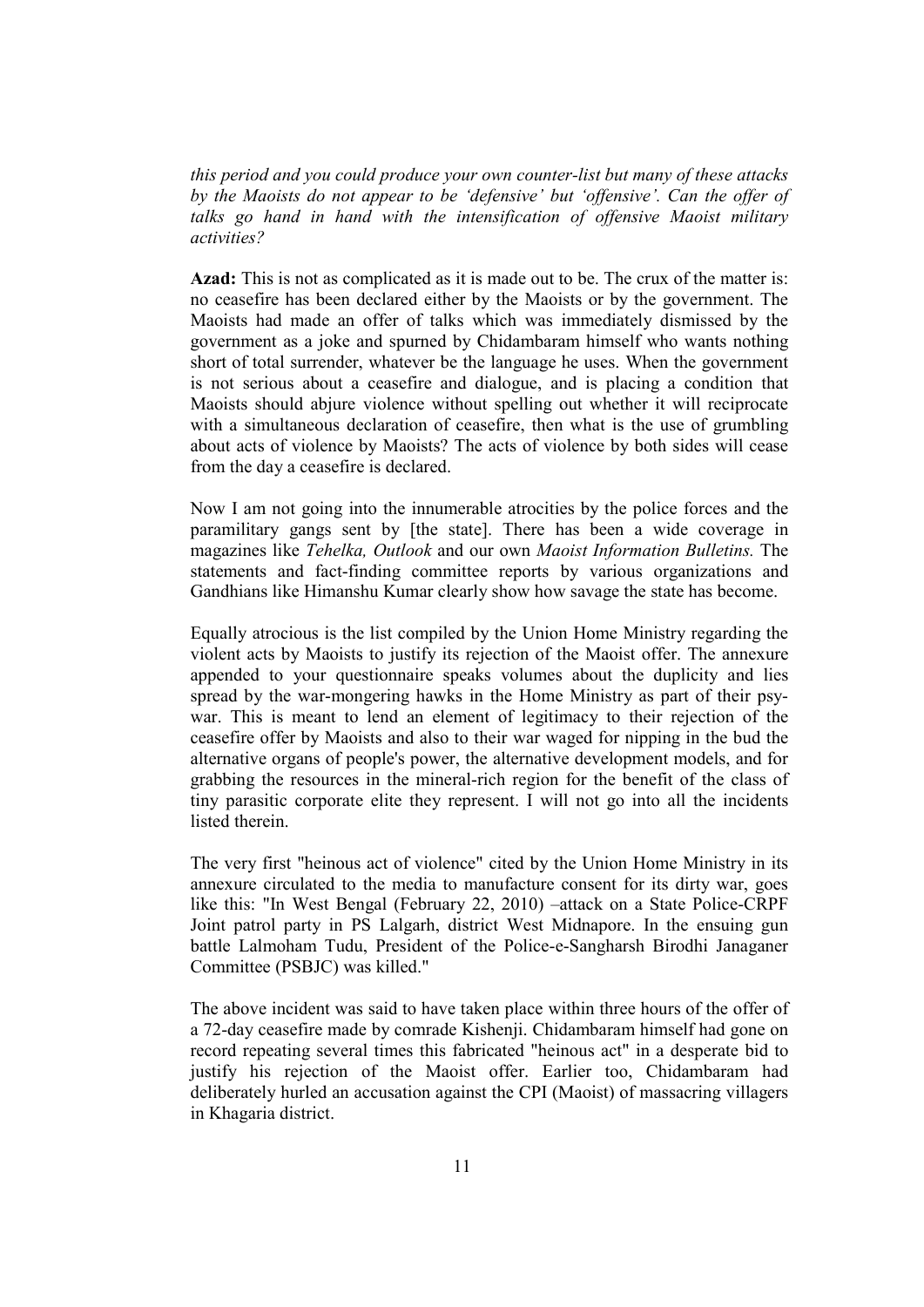Coming to the so-called attack by Maoists on the joint patrol party, it is a hundred per cent lie. There was no such attack at all. Ask anyone in Narcha village or Kanatapahari. Every villager, and not just the family members of Sri Tudu, will tell you how a hundred-odd CRPF men lay in waiting at his house on the night of  $22<sup>nd</sup>$ , how they caught the three, and carried out the cold-blooded murder. That there had been no firing by the Maoists was corroborated even by the CRPF men guarding the camp.

Initially, the SP of Paschim Mednipur asserted that Mr. Tudu died when the CRPF men "bravely" retaliated an attack by the Maoist guerrillas on the fortresslike CRPF camp in Kantapahari. Later, realizing the hollowness of his own story and fearing that it would evaporate like dew drops with the first rays of the sun, they changed the version by [saying] that Tudu and other two were killed when a Maoist guerrilla squad attacked the CRPF's raiding party. This lie is being propagated consciously, with a clearly worked out strategy of justifying the gruesome offensive by our own brand of George Bushes and Donald Rumsfelds.

*Tehelka Magazine, Star Ananda* and other media sources have graphically exposed this lie.

As for your question regarding offensive and defensive actions, I wish to clarify to every well-meaning person who desires a reduction of violence on the part of the Maoists that there is nothing like defensive and offensive actions once the war has commenced. However, our revolutionary counter-violence is overall defensive in nature for a considerable period of time. This does not mean we will retaliate only when we are fired at and keep silent the rest of the time when the police, paramilitary and the vigilante gangs unleash terror and engage in all-round preparations for carrying out genocide. To make this clear, let us suppose the men sent by Chidambaram are combing an area. When we come to know of it, we will carry out an offensive, annihilate as many forces as possible in the given circumstances, and seize arms and ammunition. We will also take prisoners of war where that is possible. This will be part of our overall defensive strategy although it is a tactical counter-offensive.

In the war zone, if you do not take the initiative, the enemy will seize the initiative. Likewise, we may have to attack ordnance depots, trucks carrying explosives, guards at installations such as NMDC, RPF personnel, and even outposts and stations far beyond our areas to seize arms, as in Nayagarh, for instance. To fight a well-equipped superior enemy force that has no dearth of arms supplies and logistical support, what other option do we have but to equip ourselves with the arms seized from the enemy?

Some of these men are killed when they offer resistance. We feel sorry for their lives but there is no other way. Chidambaram may yell that innocent CISF jawans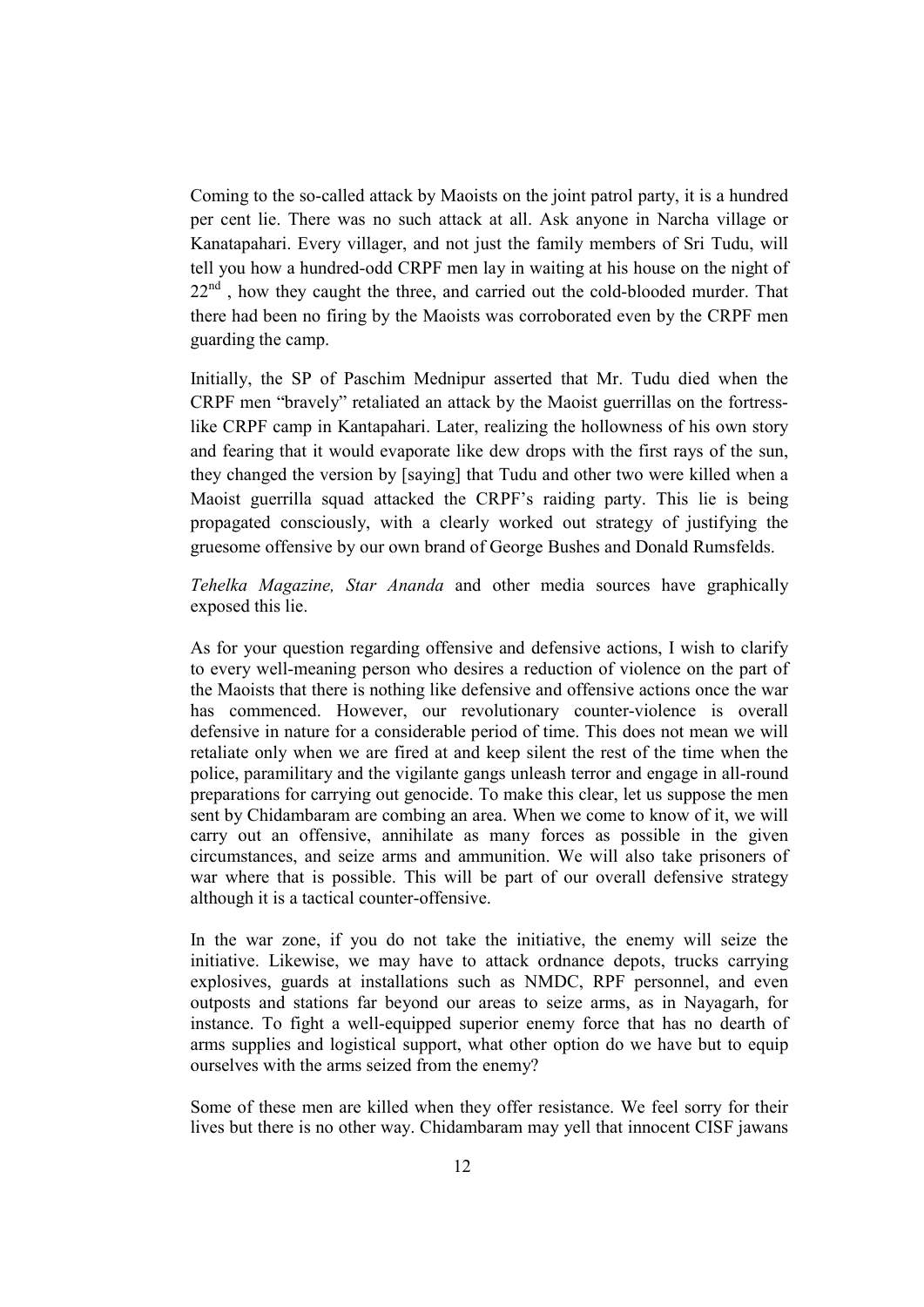were targeted even though they were in no way related to the state's offensive against Maoists. But that is how things would be in a war zone. The war would get dirtier and dirtier, engulf new areas and affect hitherto unaffected regions and sections of society. But this is precisely what [the ruling] coterie want. We will also destroy the informer network built by the enemy, his supplies, bunkers, communication network and infrastructure. We have to confiscate money from the banks and other sources for funding the revolution. There is no use of yelling about the indiscriminate destruction by Maoists. We have to paralyse the administration, immobilize the enemy troops, cut off his supplies and perhaps even target the policemen engaged in removing the dead bodies of the enemy. There was a hue and cry when our guerrillas placed mines under the dead bodies.

But why such a hue and cry? Where are the rules in this war? Who has defined the rules? If there were rules, then why are the peace-chanting pigeons in the Home Ministry completely silent about the beasts in police uniform who had chopped off the breasts of 70-year-old Dude Muye before killing her, murdered in cold blood over 120 adivasis since August 2009 in Dantewada, Bijapur, Kanker and Narayanpur, and yet roam freely and continue their atrocities without hindrance? Chidambaram, Pillai, Raman Singh and their like should first define the rules of engagement and then, and only then, they have a right to speak of violations of the rules. I am sure they would never dare to discipline their own forces while preaching meaningless sermons about Maoist "atrocities."

We appeal to all peace-loving, democratic-minded organizations and individuals to ponder over this question, pressurize the government to adhere to the Geneva Convention, punish those who are creating Gompads, Gachampallis, Singanamadugus, Palachelimas, Tetemadugus, Takilodus, Dogpadus, Palods, and several other massacres. If it is to be a war, then let it be but the state should clearly state whether it would abide by its own Constitution and the International Conventions on the conduct of war.

*8. The Maoists are engaging in armed struggle but have not hesitated in use violence against non-combatants. The beheading of a policeman, Francis Induvar, while in Maoist captivity, shocked the country and was a blatant violation of civilized norms and of international humanitarian law, which the Maoists, like the Government, are obliged to adhere to. If civil society condemns the security forces for killing civilians in places like Gompad village in Chhattisgarh and elsewhere and demands that justice be done and the guilty punished, it has an equal right to condemn the Maoists whenever they commit such crimes. There have been some reports that the Maoist leadership has apologized for the killing of Induvar but what steps have you taken to punish those who were involved? What steps have you taken to ensure such crimes are not committed by your cadres? If your answer is that the state has also not punished those among its ranks who have committed crimes, are you then*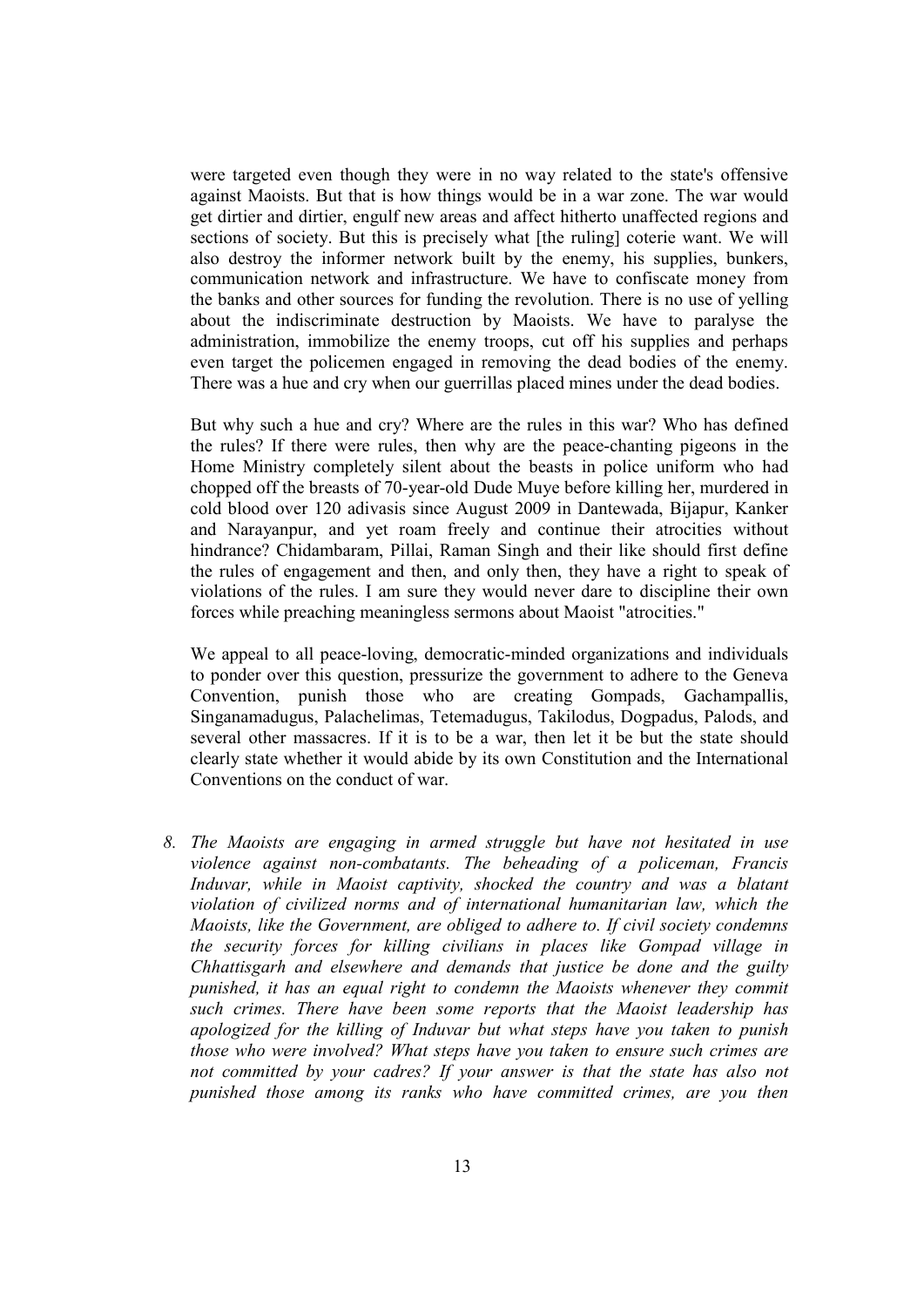## *admitting that the political culture and moral universe the Maoists represent is the same as that of the state which you decry as illegitimate?*

**Azad:** I had already covered part of your question in my answer to your earlier question. Our attempt will always be to target the enemy who is engaged in war against us. Non-combatants are generally avoided. But what about the intelligence officials and police informers who collect information about the movements of Maoists and cause immense damage to the movement? It is true most of them do not carry arms openly or are unarmed. What to do with them? If we just leave them they would continue to cause damage to the Party and movement. If we punish them there is a furore from the media and civil society. Caught between the devil and the deep sea! Our general practice is to conduct a trial in a people's court wherever that is possible and proceed in accordance with the decision of the people. Where it is not possible to hold the people's court due to the intensity of repression we conduct investigation, take the opinion of the people and give appropriate punishment.

I agree there is no place for cruelty while giving out punishments. I had clarified this in one of my earlier interviews while referring to the case of Francis Induvar. But it is made into a big issue by the media when a thousand beheadings had taken place in the past five years by the police-paramilitary and Salwa Judum goons. You are saying the beheading of Francis Induvar was a blatant violation of civilized norms and of international humanitarian law which both sides in the war are obliged to adhere to. Do you really think the government is adhering to the law? And has the media ventured to ask Chidambaram why [the state] hasn't been following the international law or at least the Indian Constitution when dealing with the people in the war zone or citizens elsewhere? Just ten days ago, two of our Party leaders—comrades Shakhamuri Appa Rao and Kondal Reddy—were abducted from Chennai and Pune respectively by the APSIB and the Central Intelligence officials and were murdered in cold blood. What cruel tortures these comrades were subjected to by the lawless goons of the Indian state no one will ever know. I can give a thousand such examples of killings of our comrades in cold blood while in police captivity in the past five years. Why is the media silent about these murders but becomes hysteric when one Police Inspector is beheaded? What is the civil society doing when such cold-blooded murders are taking place in police custody? Why single out a rare case of the beheading of one Induvar and play it up whenever you need an excuse to bash the Maoists?

When our comrades hear of these cold-blooded murders committed by the APSIB or other officials of the state, it is natural that their blood would boil and they will not bat an eye-lid to hack any of the perpetrators of these inhuman crimes, say a man from APSIB or Grey Hounds, to pieces if he fell into their hands. In the war zone, the passions run with such intensity which one cannot even imagine in other areas or under normal circumstances. Could someone who has seen women being raped and murdered, children and old men being murdered after hacking them to pieces in the killing fields of Dantewada and Bijapur, ever give a thought to your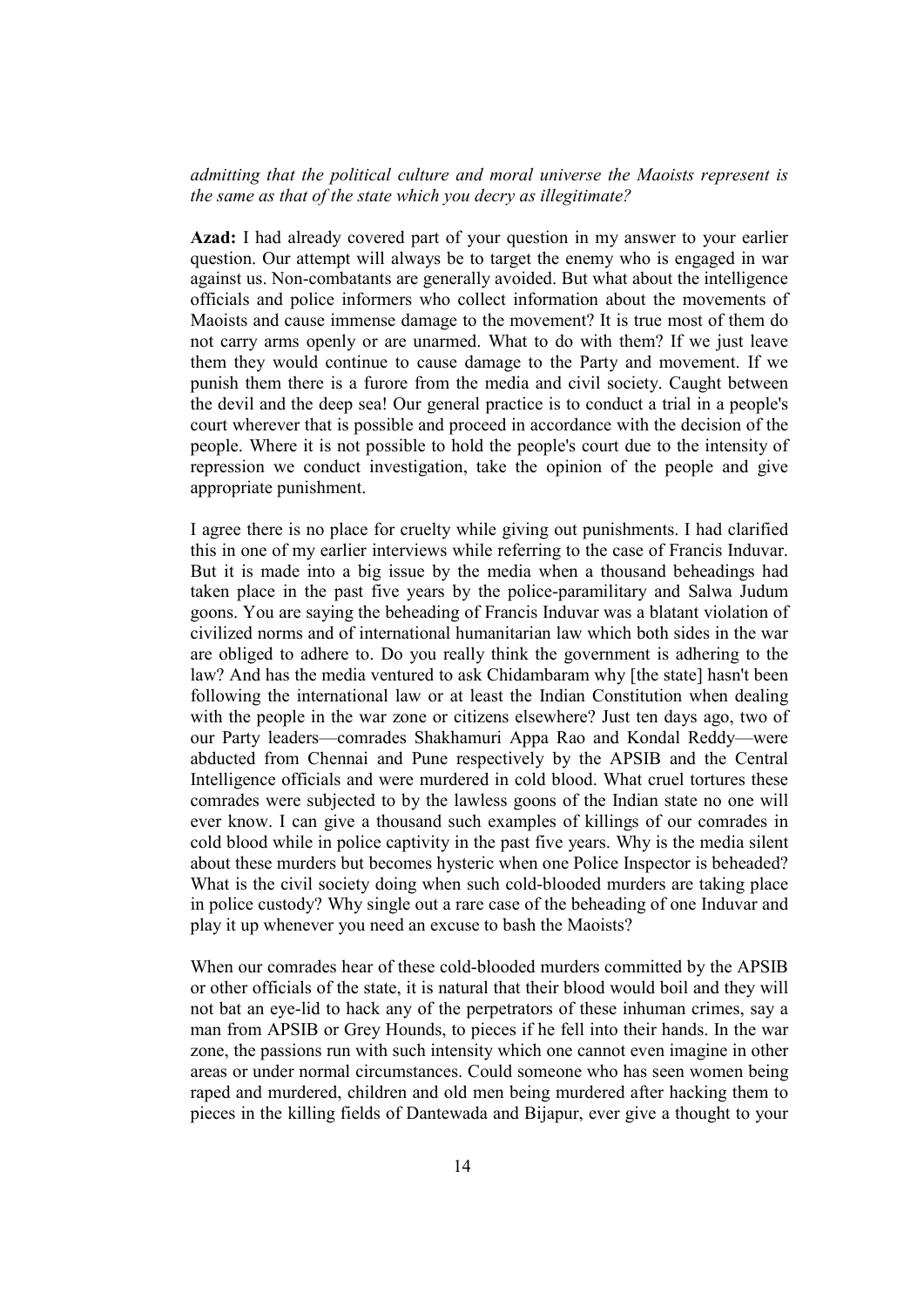so-called non-existent ( I say non-existent as none of the combatants know what these are nor would follow these conventions as the history of fake encounters by the Indian state shows) international laws when the perpetrator of such crimes happens to fall into their hands? The pent-up anger of the masses is so intense that even the Party general secretary will perhaps fail to control the fury of the adivasi masses when they lay their hands on their tormentors.

Maoists are not for crude and raw justice as some are trying to make it appear. Maoist guerrillas are not thugs and mercenaries like the men who carry out their brutal heinous acts in the name of democracy and the "rule of law." Maoists have great respect for human life. Democratic values and norms are an integral part of socialist and communist ideology. Yet at the same time we think it is necessary to destroy the few poisonous weeds to save the entire crop.

I once again request you and all others to think by imagining yourselves what would you have done when your mothers, sisters and daughters are raped in front of your eyes, your father, brother and sons are murdered after being hacked to pieces. And worst of all, when there is no guardian of the "rule of law" to receive your complaints and the complainant himself/herself is abducted. When we do not understand the feelings of the affected people, it is better to imagine ourselves in their place. This may help us in getting nearer to the truth.

*9. The Supreme Court has asked the petitioners who filed a PIL against Salwa Judum atrocities to draw up a rehabilitation plan for those displaced by the violence perpetrated in Chhattisgarh by Salwa Judum, the regular security forces and the Maoists. Is the CPI (Maoist) prepared to give an undertaking that it will allow the rebuilding of schools and the establishment of basic government services (primary health care, anganwadi, PDS etc.) as part of a court-backed plan for the welfare of the tribals affected by the conflict? Will you agree not to attack government employees and officials who enter to provide services to the tribal masses?* 

**Azad:** Asking us to give an undertaking that we will allow the rebuilding of schools and establishment of basic government services in the areas we control and that we will not attack government employees and officials is quite bizarre, to say the least. The welfare of the masses is the first priority for the Maoist revolutionaries. You should request Mr. Chidambaram to allow you to visit the areas in Dandakaranya, Jharkhand, Orissa, or the villages of Jangalmahal by controlling his paramilitary forces, the SPOs, the Salwa Judum, Shanti Sena, Nagarik Suraksha Samiti and Harmad from obstructing you. Then you will see with your own eyes a hitherto hidden story of how the adivasis are prevented from pursuing their normal activity by the state and state-sponsored terrorists.

You will find how the forces had occupied school buildings for six months to a year, thereby preventing the children from pursuing their studies. You will find how the adivasis are prevented from buying their daily necessities from the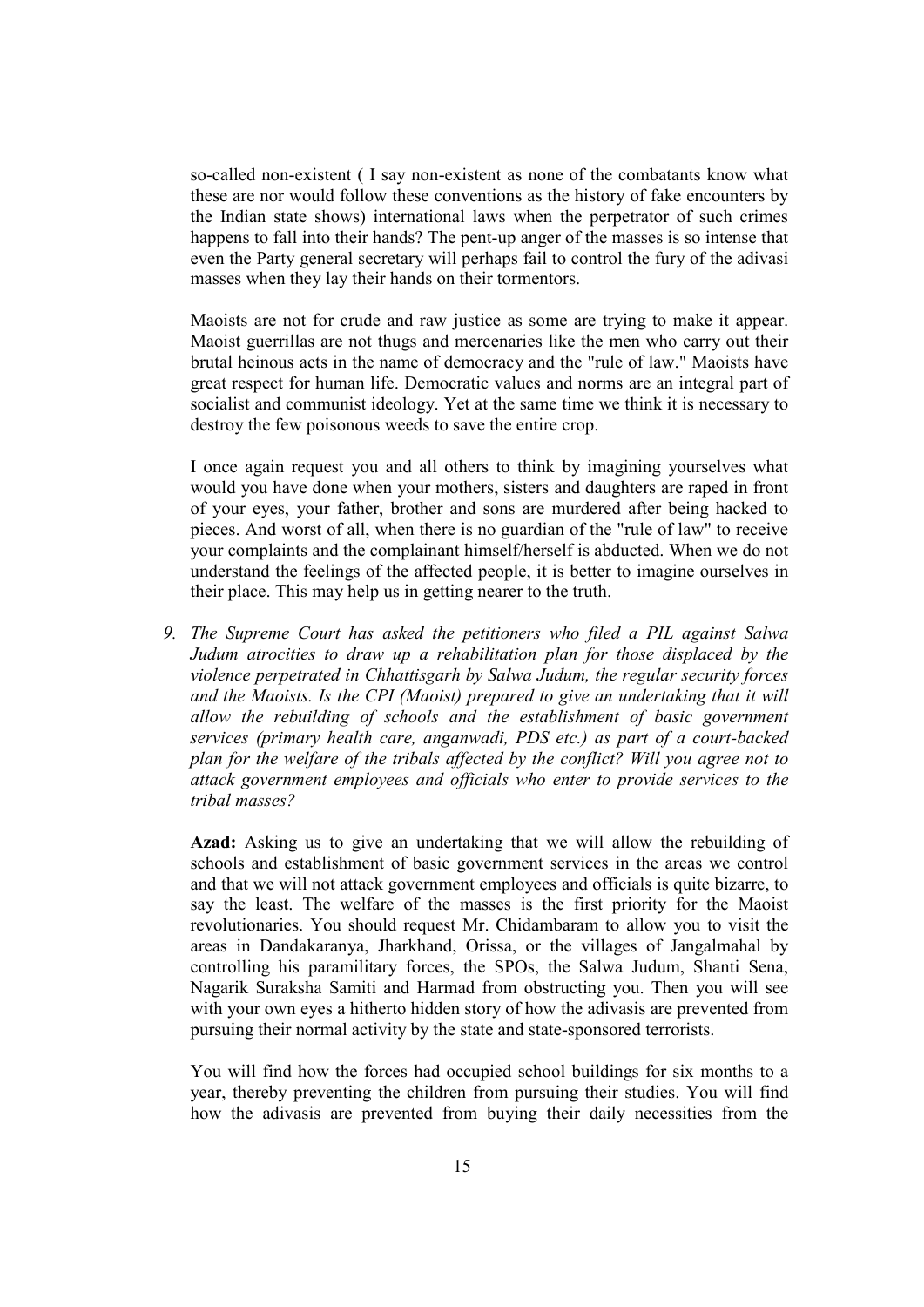weekly bazaars most of which were forcibly closed through threats and intimidation by the so-called security forces. Who is blocking the development of the adivasis, who is preventing them from carrying on their normal activity like cultivating the fields, tending the animals, collecting minor forest produce, picking tendu leaves, obtaining their daily necessities, and so on will become as clear as day-light once you visit these remote villages. Hence the government, its "security" forces, and vigilante gangs are hell-bent on preventing independent observers and fact-finding teams from visiting these areas.

It is worthwhile to keep in mind that it is not the lack of development that has become the problem in the rural areas, particularly adivasi-inhabited areas. On the contrary, it is its imperialist-dictated anti-people development model that is driving them to displacement and deprivation, death and destitution, and extreme desperation. There need be hardly any doubt that the poor adivasis have been a happier lot before the civilized [corporate] goons set their foot on their soil. The development model pursued by [the rulers] displaced them and made them aliens in their own land.

The so-called development that you are referring to is the development that India had seen under the British colonialists. The talk of roads in remote areas is not for the benefit of the people, who are without food and drinking water, but only for the speedier movement of the raw materials from the hinterland to the cities, to help the mining sharks to transport the mineral wealth and forest produce. And, of course, for rushing in the state's troops to quell any militant people's struggle against the rapacious plunder by the tiny parasitic class of blood-sucking leaches. The entire world knows that a George Bush invaded Iraq for oil even as the media in the US barked about Saddam's non-existent Weapons of Mass Destruction. Entire India knows that [the rulers] and the vultures they represent are itching to lay their hands on the abundant reserves of iron ore, coal, tin, bauxite, dolomite, limestone and other minerals of Chhattisgarh, Jharkhand, Orissa and other States where their Operation Green Hunt is launched.

Lastly, banding together Maoists with the state and vigilante gangs, and equating their revolutionary counter-violence in defence of the rights of the people with the counter-revolutionary violence of the state and vigilante gangs like the Salwa Judum, is a despicable trick played by the rulers and those so-called democratic forces to obfuscate the stark reality of the brutal violence of the state and statesponsored terrorists. I can say with full confidence that there was no displacement, whatsoever, of innocent people due to the revolutionary counterviolence by the Maoists. It is only a handful of anti-people exploiters, tribal heads and landed gentry who had fled the villages in the course of the class struggle.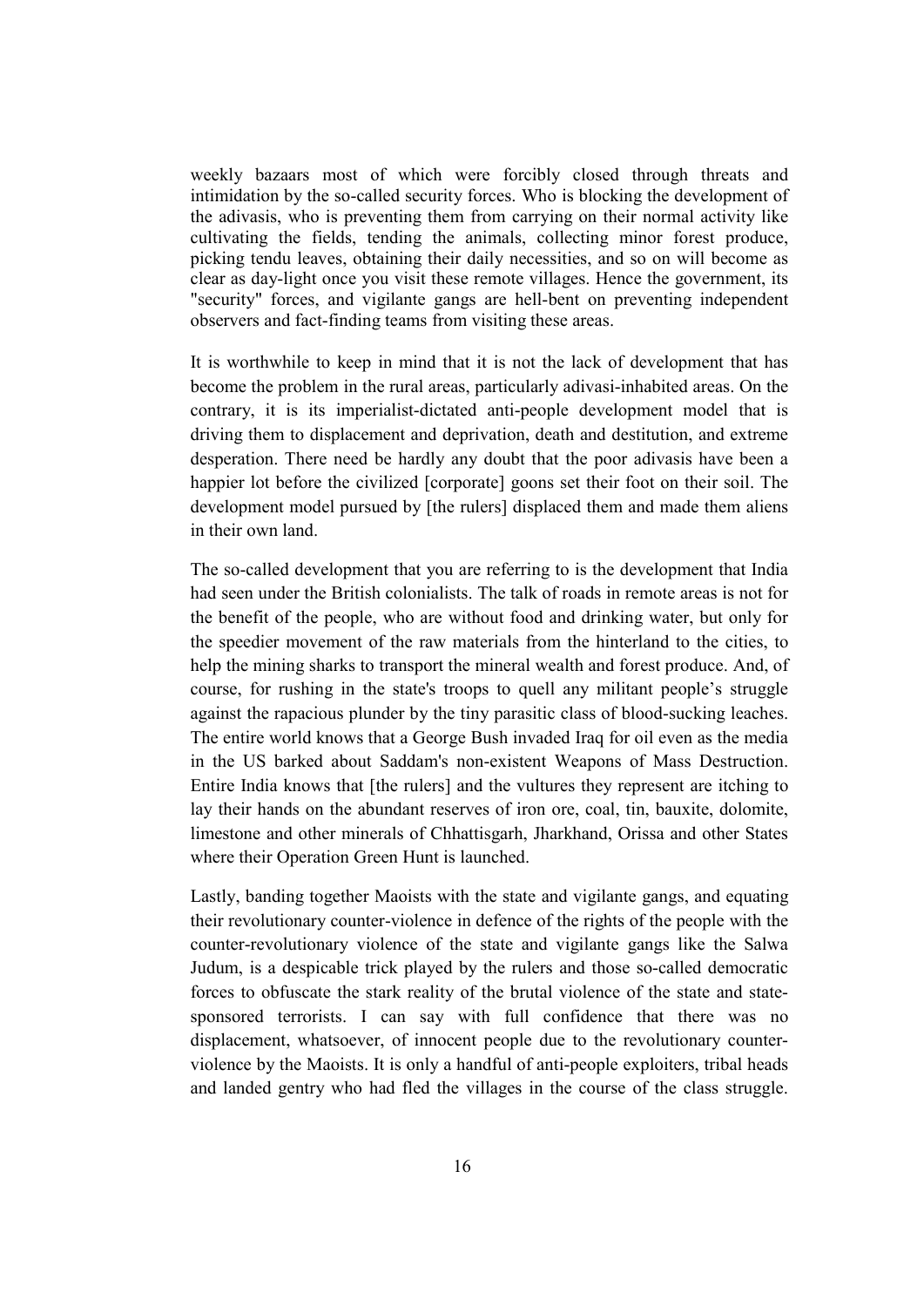Many, however, had surrendered to the people, mended their behaviour, and continue to live in the villages like others.

The Supreme Court should know that the displacement of the adivasis was done in accordance with a pre-mediated plan to evacuate the villages and settle them in Vietnam-type strategic hamlets. And this policy is being continued by the BJP government in Chhattisgarh with full assistance from the Congress-led government at the Centre. The Supreme Court, if at all it is serious about the displacement of the adivasis, should direct the central and State governments to immediately halt its brutal armed offensive on adivasi villages in the first place, which is resulting in the massive exodus of the people estimated at around three lakhs since the current brutal war began in the name of Operation Green Hunt.

*10. Human rights groups have condemned the security forces and the Maoists for not respecting the sanctity of schools. If the security forces take them over and convert them into barracks, the Maoists have also been guilty of destroying school buildings and infrastructure. Even in the absence of a ceasefire or dialogue, don't you think both sides need to come to an understanding that schools and school children should not become targets of this war?* 

**Azad:** It has now become a fashionable thing for some human rights groups and the media personnel to play the role of referees in a sports event. By criticizing both sides equally they imagine they are being impartial or neutral in the war. If someone says that both Indians and the British were responsible for the violence in India during the two centuries of British rule would you accept it? Or that both Iraqis and the American occupiers are responsible for the violence in Iraq? Any freedom-loving person would unequivocally say it was the British colonialists that caused the blood-shed in India and it is the American aggressors that are the cause for the unending violence in Iraq.

By criticizing both the so-called security forces and the Maoists for not respecting the sanctity of schools, these human rights groups imagine they are playing a neutral and impartial role. But they do not even see the cause and effect chain of events. They do not ask themselves the simple question: If the police and paramilitary do not occupy schools, then where is the need for the Maoists to destroy them? Do you know the fact that in many villages it was not the Maoist squads but the people themselves who had demolished school buildings since they did not wish to see the security forces create insecurity in their villages? How can you ask the Maoists and the people to assure you that they will respect the sanctity of schools occupied or likely to be occupied by their tormentors?

My request to media people like you is: please do not be misled by an act, by how it happened, but go deeper into why it happened. Only then you will reach the truth.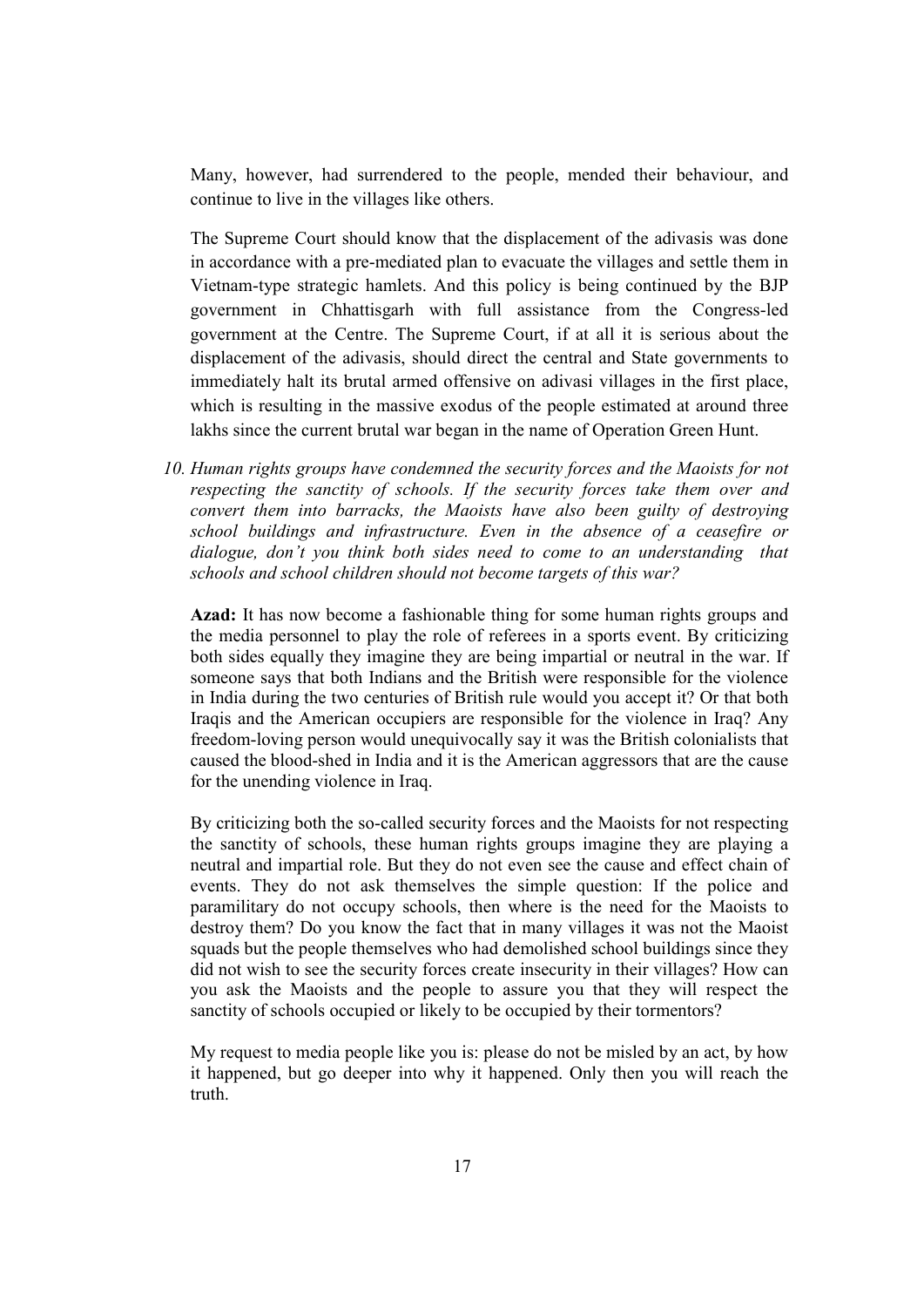However, we also agree with your proposition that even in the absence of a ceasefire or dialogue, both sides should come to an understanding that schools and school children should not become targets of the war. We take this occasion to convey to the GOI that it should immediately withdraw all its forces from school buildings and stop recruiting school children as SPOs and as police informers. If they withdraw their forces and assure they would not reoccupy school buildings, then our Party will desist from targeting schools. And if the government stops recruitment of school children as SPOs and police informers, then the very basis for punishing these people disappears.

But the more important thing and the larger issue is: can schools function even if the buildings are intact when the parents of the school children are murdered, raped, abducted, tortured, and are forced to flee? What do you have to say of the children of the three-lakh people who had fled the villages due to Operation Green Hunt I and II? What use are the school buildings and the talk of sanctity of schools when the villages themselves are deserted? A more rational proposal would be to ensure that the inhabitants of the villages are resettled with the assurance that the police and paramilitary would not continue their atrocities and let them live in peace. This is the most important thing and should assume first and foremost priority in the war theatres all over India, particularly Dandakaranya.

*11. Is the Maoist party and leadership under pressure because of recent top-level arrests like that of Kobad Ghandy? Is there also a wider crisis of leadership with fewer activists from the intelligentsia getting attracted to Maoists?* 

**Azad:** I did not understand what pressure you are referring to. Is it the pressure for a ceasefire and talks? If so, then I would say you are completely off the mark. One cannot overcome pressure through such tactics. Actually the Party and leadership will grow rapidly in times of war. Several new leaders are emerging out of the struggle. War is giving birth to new generals and commanders, which we never anticipated in normal times. While it took several years to produce a leader of calibre in relatively peaceful times, it is taking a fraction of that time in the midst of the war situation.

Today we find even children acquiring high level of consciousness at an early age. War is transforming the world outlook of the illiterate people, their understanding about the class nature of the state and its various wings, and how they have to get rid of the anti-people state and establish their own organs of power. People have begun to understand from their own lives what comrade Lenin had taught in his *State and Revolution*. This transformation has contributed to the development of leadership at all levels. At the central level, I agree there is some problem, though not very acute, after the losses in the past two years.

Overall, it is not true to say that there is a wider crisis of leadership due to drop in recruitment from the intelligentsia. You will be surprised to know that contrary to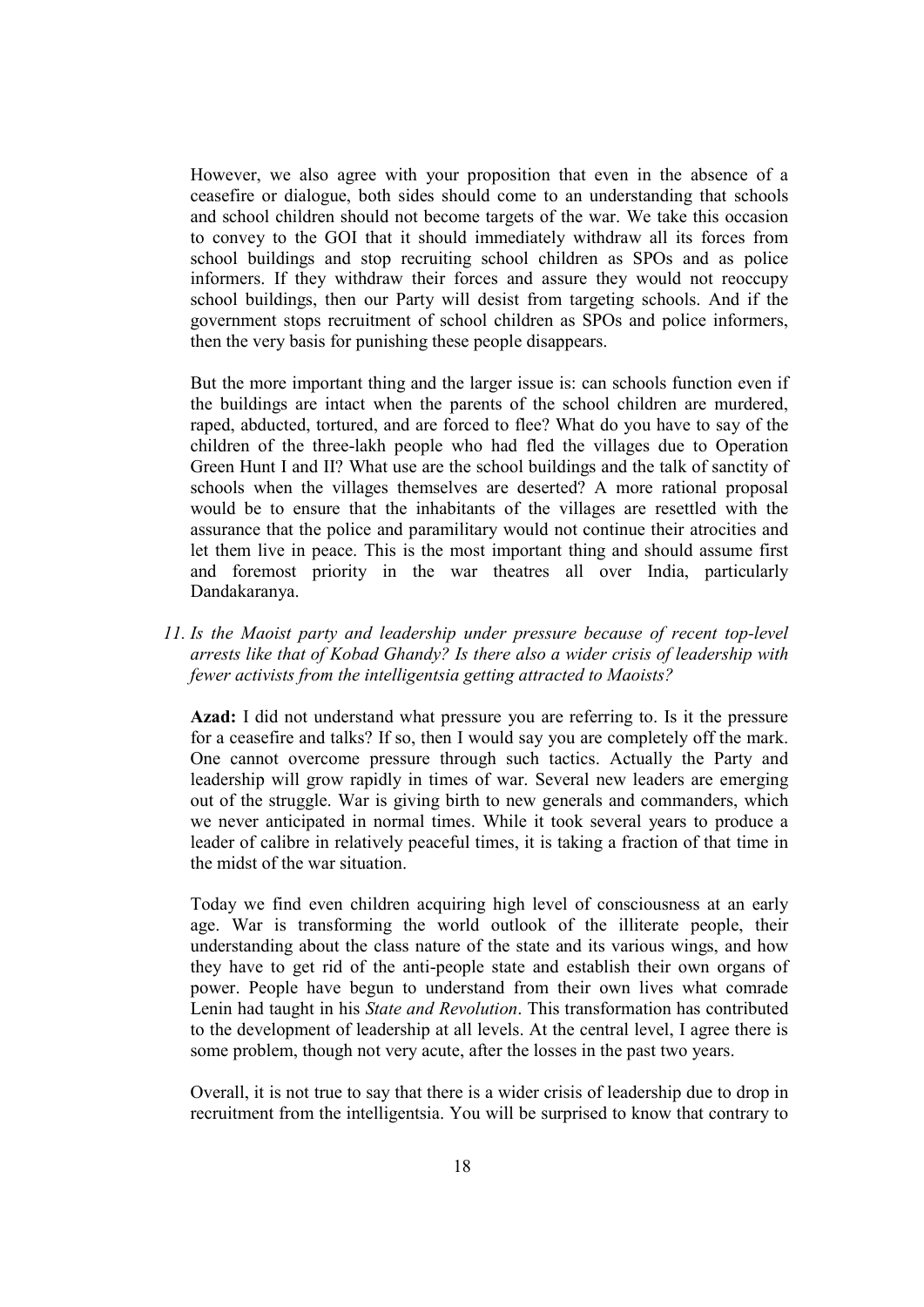the assessment of various analysts and media personnel, the appeal of the Maoist movement has actually grown stronger in the intelligentsia. And it is precisely this fact which is rattling [the rulers] and [their] trumpeters in the media. The threats and attacks on intellectuals have been increasing in tenor and there are growing attempts at isolating the intellectuals who seem to sympathise with the Maoists. The more the growth in popularity of the Maoists and their politics, the more is the cacophony about the erosion of the mass base of Maoists, especially among the intellectuals.

You must also look at it from another angle, instead of concluding that [a] lack of intelligentsia has created a crisis of leadership. The mass base of the Maoists has actually grown stronger, notwithstanding the attempts of the rulers to destroy it by brute force. The more you try to crush it the more it bounces back. Our leadership is drawn basically from the oppressed class of adivasis, dalits, agricultural labourers and poor peasants. It is precisely because of this circumstance that our movement has become invincible. Intellectuals are a good asset for the party but it is the basic classes that are the life-blood of the Party. And we have plenty from these sections.

12. In Ganapathi's interview to Jan Myrdal and Naylakha he said: "I reiterate that at *present no one party or organization is capable enough to be a rallying center for all revolutionary, democratic, progressive and patriotic forces and people. Hence, at present juncture our Party can play a significant role in rallying all revolutionary, democratic, progressive and patriotic forces and people." This suggests you see the Maoists as one part of a wider force of progressive, patriotic people. Who else do you consider part of these forces? Which organizations or parties do you regard as progressive and patriotic part of these forces? Does this not include the CPI and CPI (M)? Why then have Maoists in Bengal been involved in assassinating cadres of other communist parties like CPI (M)?* 

**Azad:** It is not only now, but all along we have been considering ourselves an indivisible part of the broader force of other revolutionary, democratic and patriotic sections of people. Firstly, we are one of the several revolutionary detachments in the international detachment of the world proletariat and we see ourselves as a part of the broad world-wide anti-imperialist front. Our mass organizations are a part of the International League of People's Struggles (ILPS) and are in the forefront of the struggle against American imperialism.

Within India, our party took birth in the midst of the revolutionary upsurge of the late 1960s, particularly with the glorious Naxalbari uprising, and hence we are an indivisible part of all that is revolutionary in the Indian political stream. We are also an heir to the great Telangana Armed Agrarian Uprising (1946-51), the Tebhaga uprising of 1946, and all the revolutionary struggles led by the Communist Party since its birth in 1921, notwithstanding the betrayals by its central leadership at every critical turning point in the revolutionary political history of our country.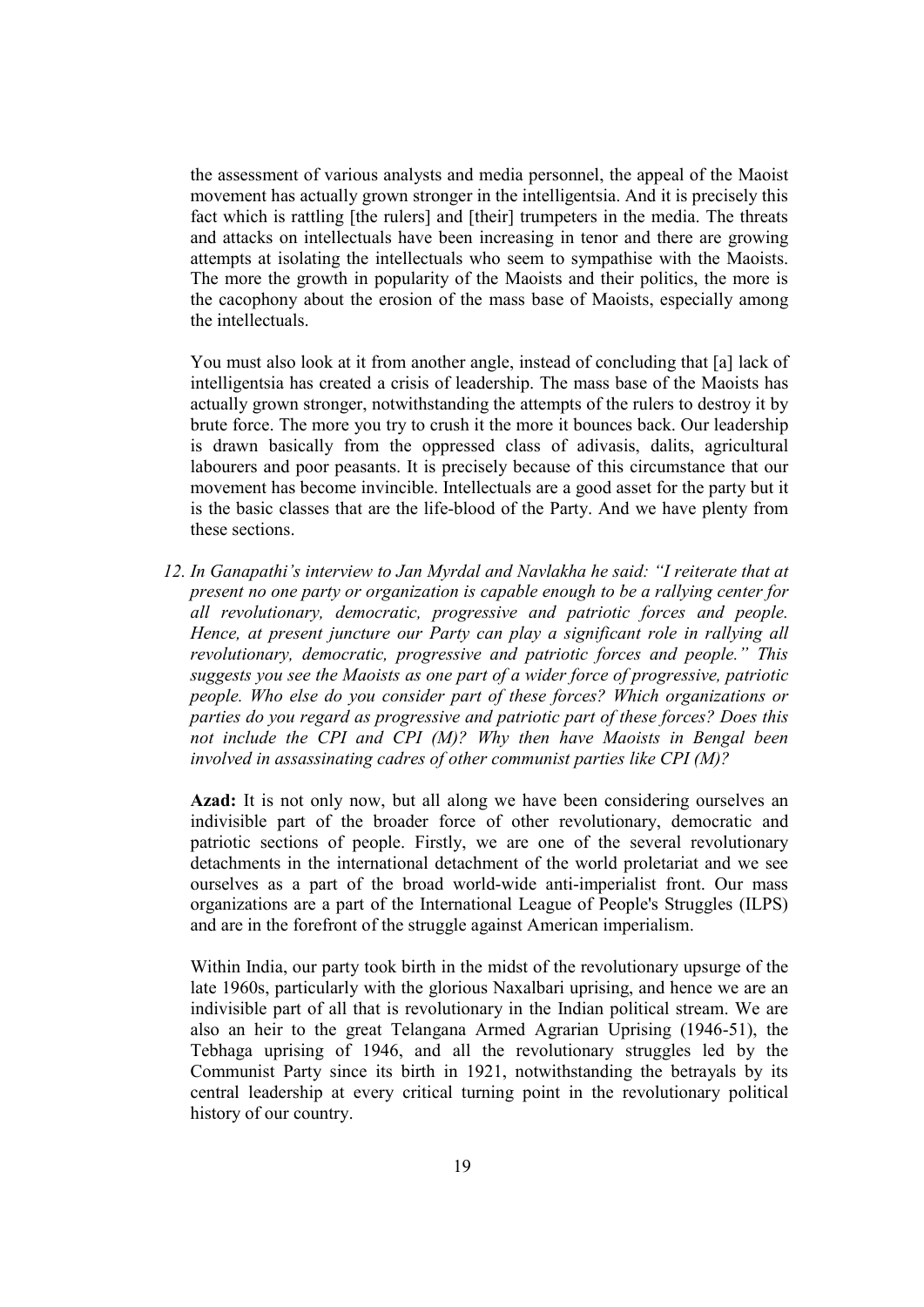Second, and the one more pertinent to your query, is the fact that the Communist revolutionaries are politically (i.e., in terms of its programme), a part of the wider democratic stream of all anti-feudal and anti-imperialist forces in the country. This is the essence of our programme of new democratic revolution (NDR), which seeks to unite all those opposed to imperialism, feudalism, comprador bureaucratic capitalism into one broad front to overthrow these enemies and establish a government comprised of the four-class alliance of the working class, peasantry, urban petty-bourgeoisie, and the national bourgeoisie. Once you grasp this political basis of our NDR it will not be difficult to understand why we are trying to form numerous tactical united fronts as part of forming a strategic united front in various States and at the all-India level.

To identify the organizations or parties that can be called progressive (usage of the term 'democratic' would be more appropriate) and patriotic, one has to see not only whether they have any anti-imperialist, anti-feudal and anti-state or antiauthoritarian aspect included in their political programmes, but also their actual practice. We consider most of the ML revolutionary forces as part of this front.

We consider national liberation organizations like the NSCN, ULFA, PLA of Manipur, and the JKLF in Kashmir as part of the wider democratic forces fighting the Indian state. We consider the various non-parliamentary trade union organizations, various progressive organizations belonging to the religious minorities which are persecuted by state-backed Hindu fascist organizations; various organizations of dalits and other oppressed castes, adivasis and women; the non-parliamentary organizations that are fighting for demands like separate Telangana, Gorkhaland, Vidarbha, Bundelkhand and so on; the organizations that are waging struggles against SEZs, mining and other so-called development projects leading to massive displacement of people; organizations fighting against the Liberalisation-Privatisation-Globalisation (LPG) policies of the reactionary rulers; those which boldly confront the growing authoritarianism and unbridled state repression resulting in fake encounters, mass murders, and violation of all fundamental rights of the people; and so on, as part of this broad-based nonparliamentary democratic people's front.

There are also a large number of intellectuals and other democratic individuals who are concerned about the well-being of the people and the sovereignty of our country at large. We consider all these as genuine patriotic forces that are deeply concerned about the future of our country, about the well-being of the overwhelming majority of the Indian people rather than that of a tiny parasitical class that runs the country through the so-called mainstream parliamentary parties.

I am obviously leaving out the names of the organizations and individuals who, in our opinion could play a crucial role in the revolutionary transformation of our country into a self-reliant, genuinely democratic society. Today we are passing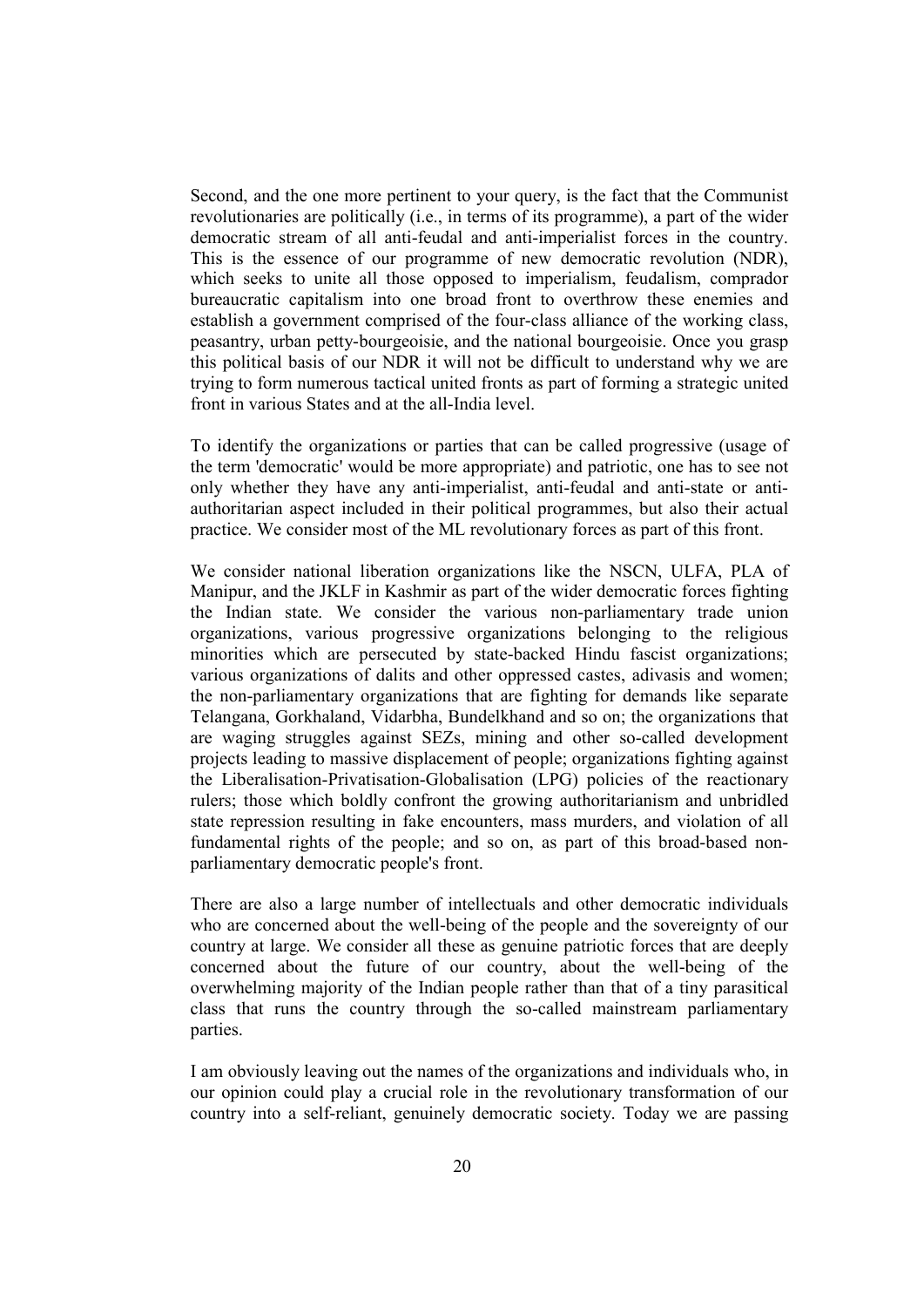through a phase of Indian McCarthyism that brands every form of dissent and anyone who questions the authoritarianism of the Indian state as Maoist in order to legitimize its witch-hunting and brutal repression.

Today immense possibilities have unfolded for the rapid advance of the revolutionary war in India and the task of the revolutionary Party lies in how effectively and ably it can utilize the present situation, rally all those who have become the victims of the anti-people, imperialist-dictated policies of the comprador-feudal forces ruling our country, and forge a broad-based united front of all these affected sections of our society and all revolutionary, democratic and patriotic forces in the country. This task should be achieved by defeating the brutal all-out countrywide coordinated war unleashed by the reactionary ruling classes of our country with the aid and assistance of the imperialists, particularly American imperialists.

If we fail in achieving broader unity of all these forces, the fall-out would be disastrous for the Indian people at large since the aim of this cruel armed onslaught is not only to suppress the Maoist movement, but also to suppress every form of democratic dissent and struggle of the people against the authoritarian, feudal and autocratic structure of the Indian state and socio-political system. As put forth by our General Secretary, comrade Ganapathi, in the same interview given recently: "This war is principally against Maoist movement but not limited to this movement and aimed enough against all revolutionary, democratic, progressive and patriotic movements and the movements of oppressed communities of our society including oppressed nationalities. At this juncture, all these forces have to think together how to face this mighty enemy and for this how to unite to go ahead."

Now coming to your specific question regarding the CPI and CPI (M). Are they not a part of the wider democratic and patriotic forces? I would say YES and NO. As far as the rank and file cadre of these parties is concerned, there is still some amount of sincerity and zeal among a section of them to work for the well-being of the people. But the leadership has completely capitulated to the exploiting ruling classes and pursues a reformist line that would only help sustain the status quo albeit with a few cosmetic changes. Here too, we have to differentiate the CPI from the CPI (M). We do not place both the CPI and the CPI (M) in the same category. The CPI leadership has been critical of the policies of the CPI (M), has consistently opposed counter-revolutionary vigilante gangs like Salwa Judum propped up by the State and central governments, and is opposing the Operation Green Hunt launched by the Centre.

One can witness the reactionary anti-people nature of the policies of the CPI (M), especially in States where it is in power. Singur, Nandigram, Lalgarh, and a host of other names have stripped the CPI (M) of its guise of anti-imperialism and antineoliberalism. The CPI (M) is not even a thoroughgoing democratic force, let alone being Communist. However, we are prepared to join forces with even these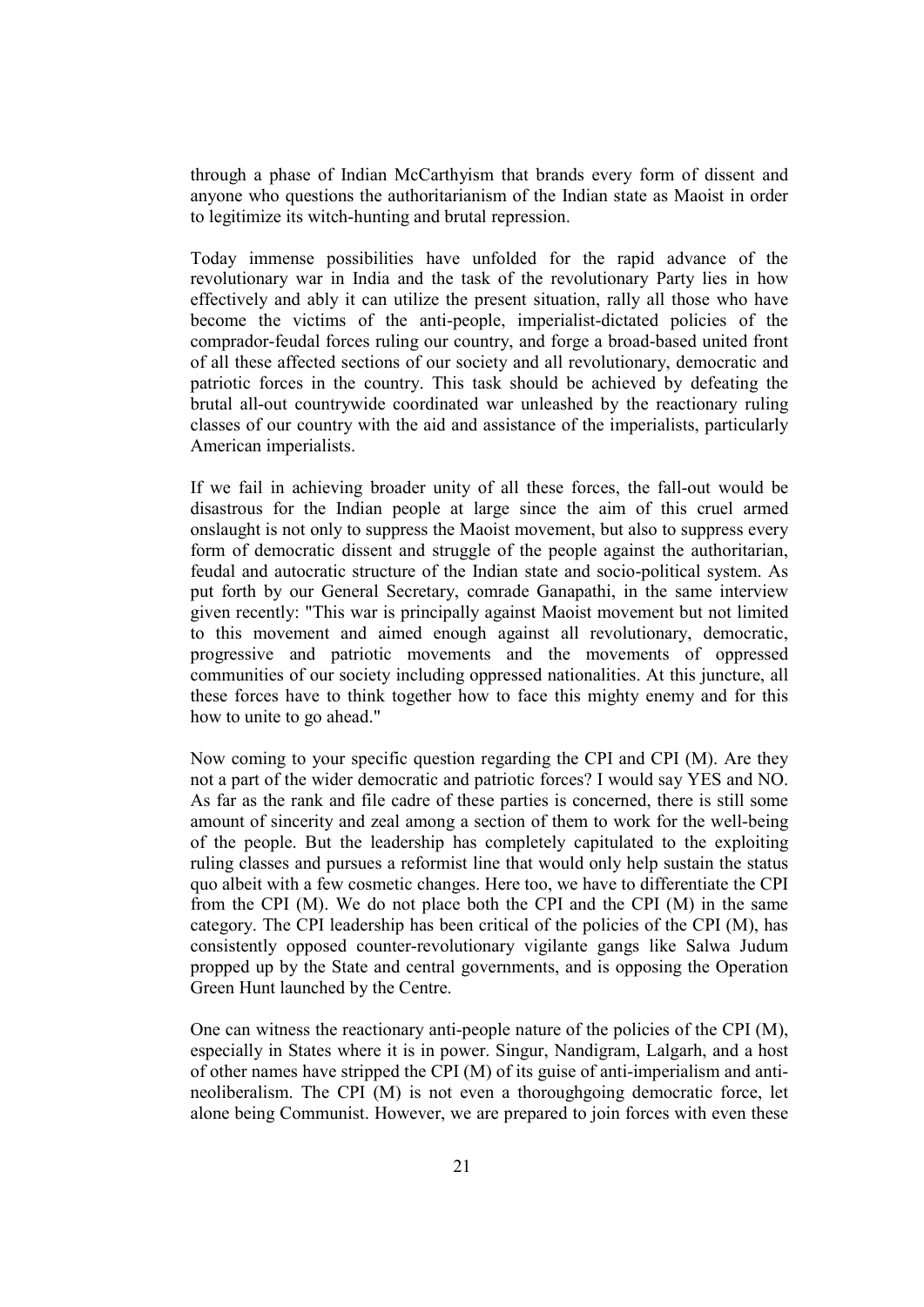revisionists if they come forth into non-parliamentary struggles on the basic issues of the people, and to the extent they uphold democratic values.

It is wrong to say we are assassinating the cadres of the CPI (M). We are confronting the armed onslaught by the storm-troopers like the Harmad Bahini and other armed [men] maintained by their party leaders by putting up courageous resistance. The struggle against the CPI (M) is part of the class struggle of the people against exploitation and oppression. We challenge them to an open debate on any issue. Despite their diplomatic and opportunistic stand that their fight with the Maoists is mainly political, they are in the forefront in the war waged by the Indian ruling classes against the Maoists. Unable to confront us ideologically and politically, their leaders and spokespersons have unleashed a vicious campaign of outright lies and slander against the Maoists.

We call upon the cadres of the CPI (M) and other so-called left parties to come forward to unite with other forces to fight against the disastrous policies of the central and State governments, to unite with others to oppose the brutal war waged by the reactionary rulers guided by the US imperialists against the Maoist movement and all forms of democratic dissent. We are prepared to unite with all sincere and genuine forces in these parties who take the side of the broad masses of people.

*13. Why has the CPI (Maoist) decided to reach out through the columns of The Hindu? To use a newspaper to clarify its views vis a vis the Government?* 

**Azad:** Among the daily newspapers, *The Hindu* has a reputation for giving out serious news and less of sensational stuff that has become the genre of the media these days. Our party leadership has given interviews to this paper earlier too, such as my interview on the developments in Nepal, which was covered in two parts. On a lighter vein, I think it will reach out to our direct Enemy No. 1 at the present juncture, Mr. Chidambaram, too.

I think the media can play a role in carrying the views of a banned party to the government and the people at large, particularly at a time when facts regarding our Party are distorted, misinterpreted, and obfuscated in a meticulously planned manner. And when there is no scope for a dialogue given the determination of the rulers to carry out their pre-programmed war offensive that was worked out a year ago, we think it appropriate to reach out to the people at large through the media too.

Finally, I thank *The Hindu* for the thought-provoking and incisive questions it has placed before our Party. We look forward to more of such interaction with the media in future. On behalf of our Central Committee and our entire Party, I welcome any questions related to our ideology, political programme, strategy, tactics, and practice. I hope through regular and active interaction between